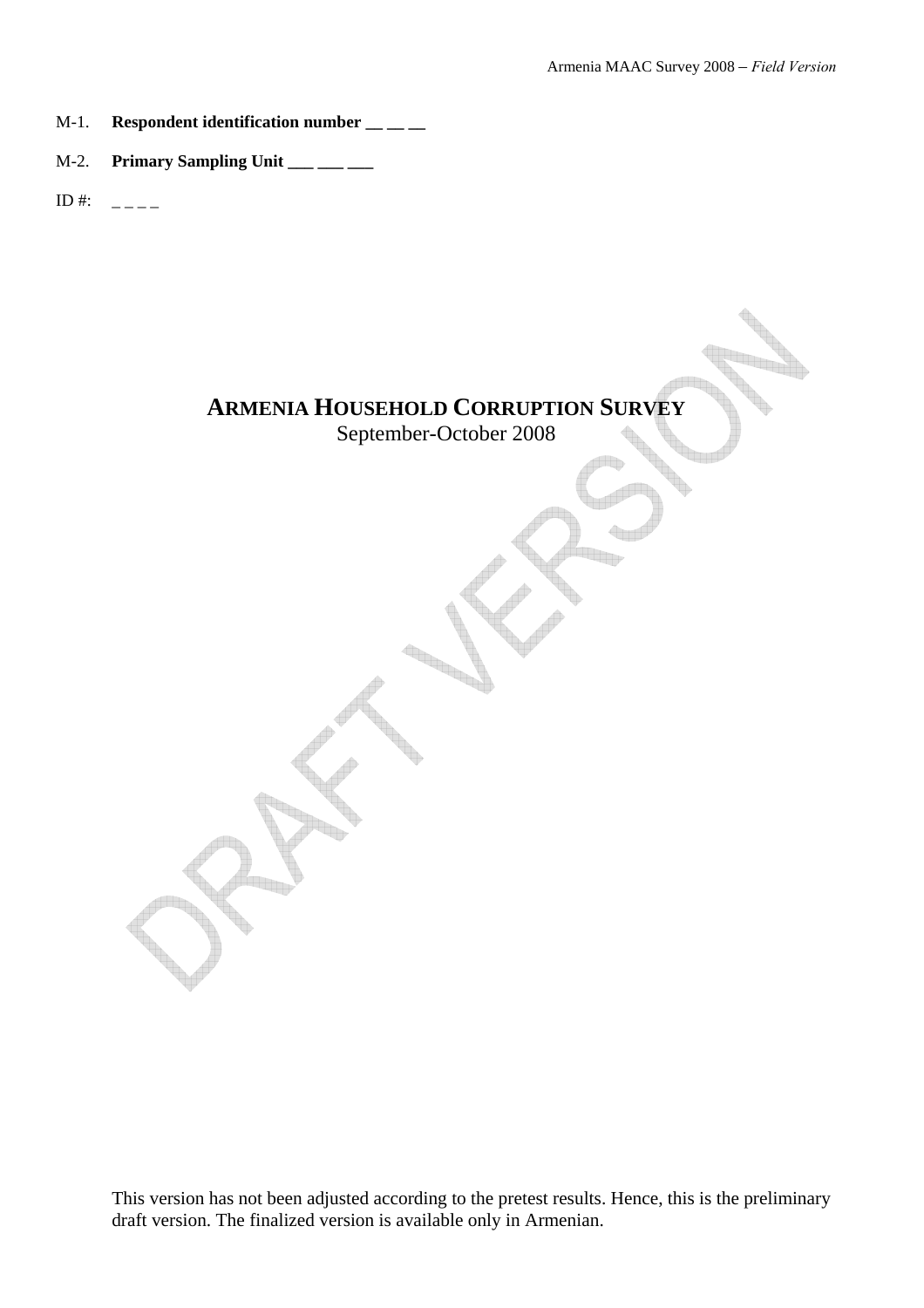| M-3. | Date of interview $\frac{1}{1}$ $\frac{1}{1}$ $\frac{1}{1}$ $\frac{1}{1}$ $\frac{1}{1}$ $\frac{1}{1}$ $\frac{1}{1}$ |                                       |                                                    |                                                            |                         |             |
|------|---------------------------------------------------------------------------------------------------------------------|---------------------------------------|----------------------------------------------------|------------------------------------------------------------|-------------------------|-------------|
| M-4. | <b>Marz</b><br>1. Aragatsotn 2. Ararat<br>6. Lory                                                                   | 7. Shirak                             | 3. Armavir<br>8. Syuniq                            | 4. Gegharquniq<br>9. Vayots Dzor                           | 5. Kotayq<br>10. Tavush | 11. Yerevan |
| M-5. |                                                                                                                     |                                       |                                                    | Code for City/Town/Village of Current Residence in Armenia |                         |             |
| M-6. | <b>Urban/Rural Residence</b>                                                                                        |                                       |                                                    |                                                            |                         |             |
| M-7. | 1. Urban<br>2. Rural                                                                                                | Interviewer Code ___ __ __            |                                                    |                                                            |                         |             |
|      |                                                                                                                     |                                       |                                                    |                                                            |                         |             |
| M-8. |                                                                                                                     | Interview Completed on the            |                                                    |                                                            |                         |             |
|      | 1. First Visit?                                                                                                     |                                       |                                                    |                                                            |                         |             |
|      | 2. Second Visit?<br>3. Third Visit?                                                                                 |                                       |                                                    |                                                            |                         |             |
|      |                                                                                                                     |                                       |                                                    |                                                            |                         |             |
| M-9. |                                                                                                                     | (Record Time Began starting with Q-1) | Record Time (using 24 hour clock) Interview Began: |                                                            |                         |             |
|      | M-12. Language of interview                                                                                         |                                       | 1. Armenian                                        | 2. Russian                                                 |                         |             |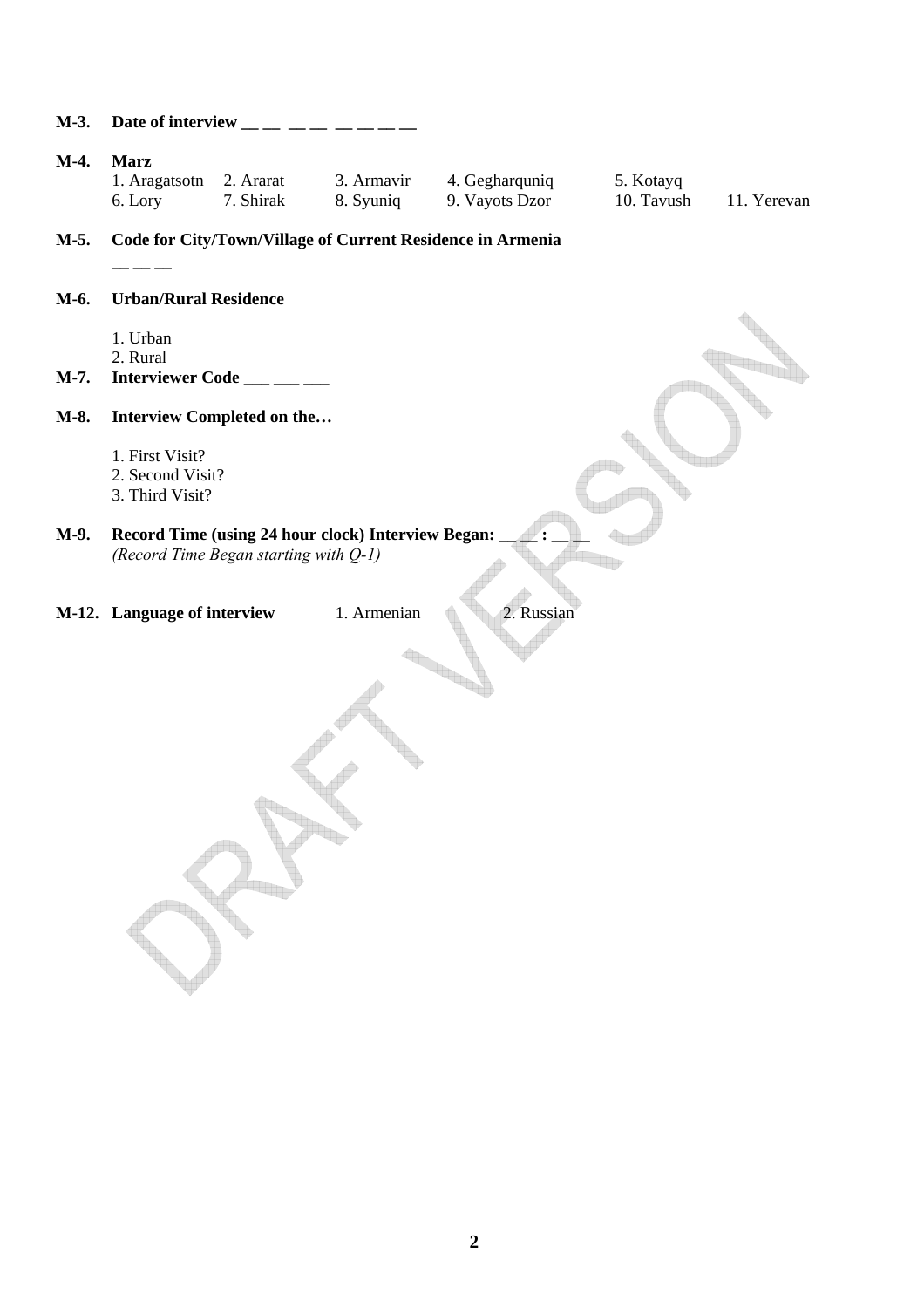*Begin Sampling Procedure HERE:* 

*1. After arriving at the pre-selected house or apartment using the random sampling technique,* 

2. Introduce yourself: "Good morning/afternoon/evening. My name is \_\_\_\_\_\_\_\_\_\_\_\_\_\_ *I am working for \_\_\_\_\_\_\_\_\_\_\_\_\_\_\_\_\_\_\_\_\_. We are conducting a public opinion survey in Armenia on democracy and governance and would like to interview one person from your household. We will select this person at random and therefore I need to record the birthday information of all household members 18 years or older. "* 

*3. Ask for the first name, gender, and the birthday of each person in the household aged 18+ years.* 



*4. The person with the next birthday (looking forward in time) is the designated respondent for that household. Circle code for corresponding respondent. Attempt to complete the interview with the designated respondent now.* 

*5. If the designated respondent is at home and refuses the interview or another family member blocks the interview, politely leave the house and go to the next appropriate house or apartment on that route.* 

*6. If the designated respondent is not at home, attempt to schedule an interview for later that day (in rural areas) or at any other time in the field work period (in urban areas). Record the date and time of that appointment:* 

*Date:* Time: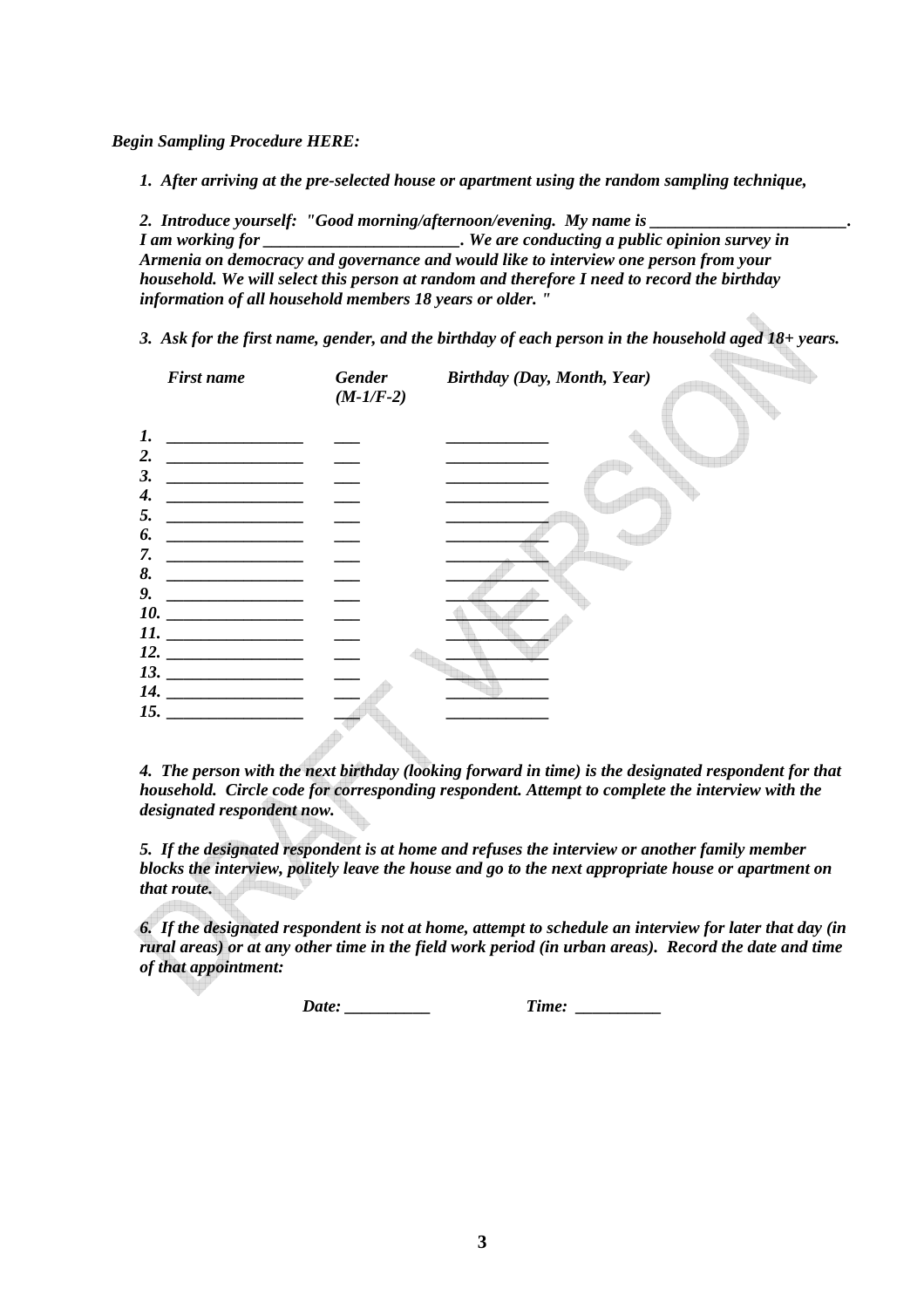# **ARMENIA HOUSEHOLD CORRUPTION SURVEY**

September-October 2008

M-1. **Respondent identification number** 

M-2. **Primary Sampling Unit \_\_\_ \_\_\_ \_\_\_** 

**ID#** :

*[GENERAL INSTRUCTIONS: ALL "(DON'T KNOW)" AND "(REFUSED)" OPTIONS ARE NOT TO BE READ TO RESPONDENTS. ASSUME ALL QUESTIONS ARE SINGLE RESPONSE UNLESS OTHERWISE SPECIFIED]* 

*Let's first talk about the general situation in Armenia. I would like to assure you that answers to the survey will be strictly confidential, according to international research standards.* 

*[ASK ALL]* 

**Q1.**To start, please tell me how interested you are in matters of politics and government—are you very interested, somewhat interested, not too interested, or not at all interested?

- 1. Very interested
- 2. Somewhat interested
- 3. Not too interested
- 4. Not at all interested
- 8. *(Don't know)*
- 9. *(Refused)*
- **Q2.**In general, how would you describe the current economic situation in Armenia? Is it very good, somewhat good, somewhat bad, or very bad?
	- 1. Very good
	- 2. Somewhat good
	- 3. Somewhat bad
	- 4. Very bad
	- 8. *(Don't know)*
	- 9. *(Refused)*
- **Q3.**And how satisfied or dissatisfied you are with the overall situation in Armenia? Are you very satisfied, somewhat satisfied, somewhat dissatisfied, or very dissatisfied?
	- 1. Very satisfied
	- 2. Somewhat satisfied
	- 3. Somewhat dissatisfied
	- 4. Very dissatisfied
	- 8. *(Don't know)*
	- 9. *(Refused)*
- **Q4.**What are in your view the most serious problems that are facing Armenia as a country today? *[Open ended; Accept up to 3 responses; Do not read pre-code list]* 
	- 1. Unemployment
	- 2. Poverty
	- 3. Political Instability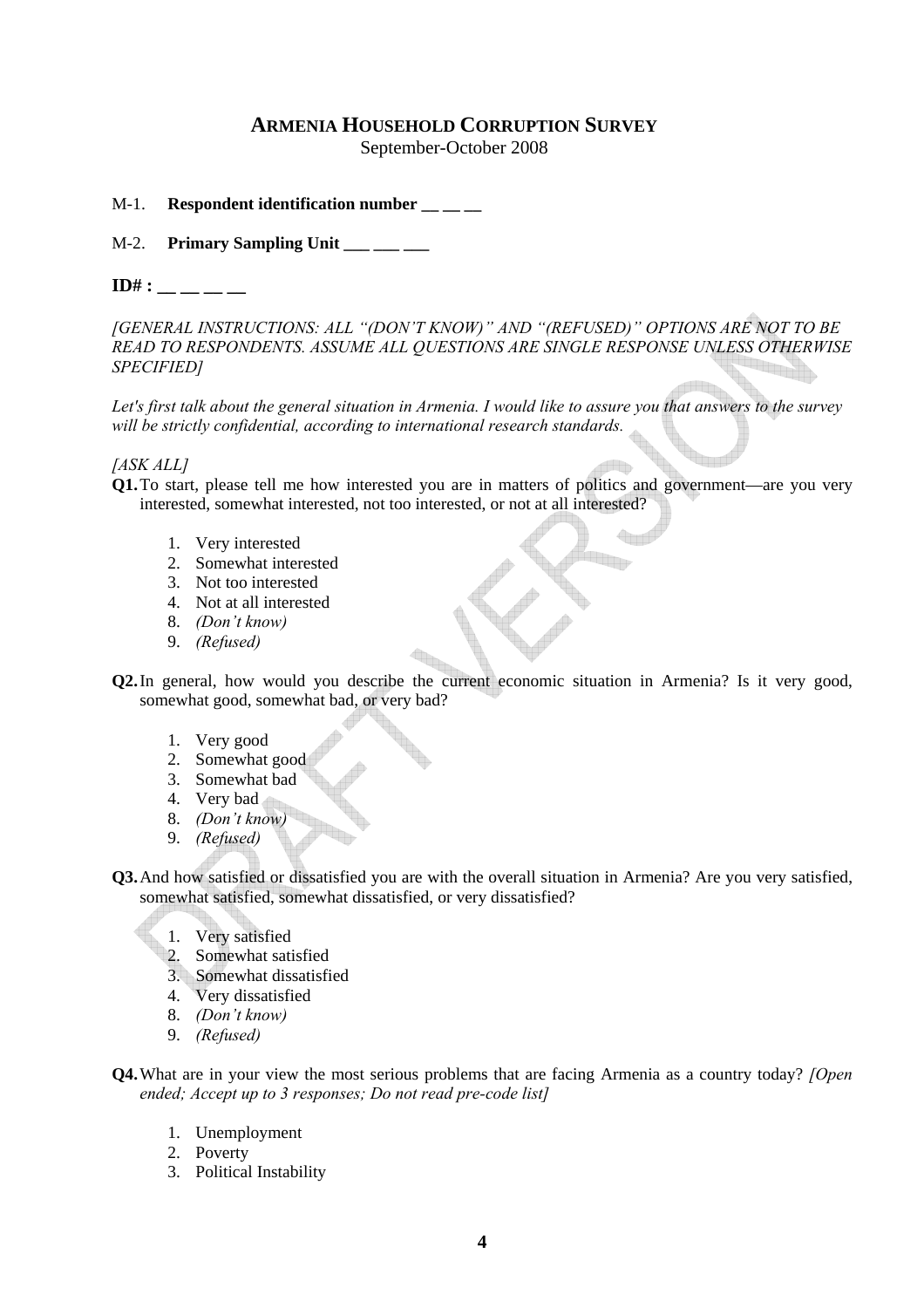- 4. Poor healthcare system / health services
- 5. Poor infrastructure
- 6. Problems with education system
- 7. Problems with pension system
- 8. Inflation/ High prices
- 9. Emigration
- 10. General economic problems
- 11. Conflict / dispute over Nagorno Karabakh
- 12. Corruption
- 13. Clashes between government and opposition
- 14. Crime
- 15. Relationship with neighboring countries
- 16. Other, specify………………………………*[Record verbatim]*
- 98. *(Don't know)*
- 99. *(Refused)*

**Q5.**In your opinion, how serious of a problem is corruption in Armenia? Is it very serious, somewhat serious, not too serious, or not at all serious ?

- 1. Very serious
- 2. Somewhat serious
- 3. Not too serious
- 4. Not at all serious
- *5. (Corruption does not exist) [Volunteered; Do not read]*
- 8. *(Don't know)*
- 9. *(Refused)*

#### *Corruption*

*Now let's talk a little more about corruption.* 

**Q6.**Do you agree with the statement that citizens of Armenia consider corruption as a fact of life?? *[Probe intensity of response]*

- 1. Yes, to a great extent
- 2. Yes, to some extent
- 3. No, to a very limited extent
- 4. No, not at all
- 8. *(Don't know)*
- 9. *(Refused)*
- **Q7.**How would you compare the level of corruption in Armenia today with the level of corruption a year ago? Is the current level of corruption much higher, somewhat higher, about the same, somewhat lower, or much lower than last year?
	- 1. Much higher than last year
	- 2. Somewhat higher than last year
	- 3. About the same as last year
	- 4. Somewhat lower than last year
	- 5. Much lower than last year
	- 8. *(Don't know)*
	- 9. *(Refused)*

**Q8.**To what extent do you think corruption can be reduced in Armenia? *[Show Card]*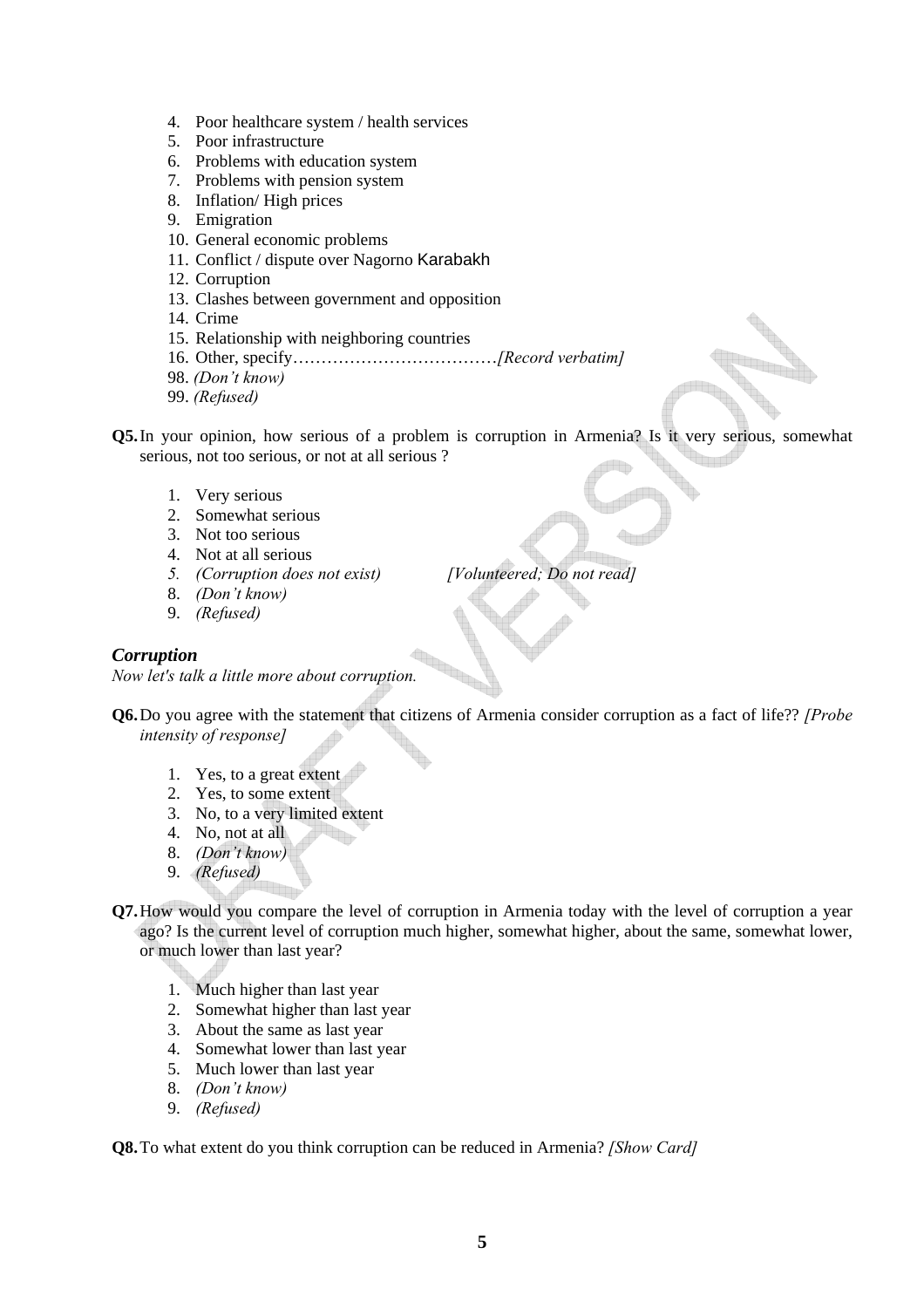- 1. Corruption cannot be reduced at all
- 2. Corruption can be reduced to a certain degree
- 3. Corruption can be substantially reduced
- 4. Corruption can be completely eradicated
- 8. *(Don't know)*
- 9. *(Refused)*

h.

**Q9.**I am now going to read out a list of institutions and offices in Armenia. Please give me your opinion on whether you think …*[Read category from list below]* is involved in corruption to a great extent, to some extent, to a very limited extent or not involved at all in corruption?

 $\bigoplus_{i=1}^n$ 

|                  |                                   | [Show Card] Is [institution from list] involved to a great extent, |                |                |                          |      |           |  |
|------------------|-----------------------------------|--------------------------------------------------------------------|----------------|----------------|--------------------------|------|-----------|--|
|                  |                                   | some extent, very limited extent or not involved at all in         |                |                |                          |      |           |  |
|                  |                                   | corruption?                                                        |                |                |                          |      |           |  |
|                  |                                   | Corrupt                                                            | Corrupt        | Corrupt        | <b>Not</b>               | (DK) | (Refused) |  |
|                  |                                   | to a                                                               | to some        | to a very      | corrupt at               |      |           |  |
|                  |                                   | great                                                              | extent         | limited        | all                      |      |           |  |
|                  |                                   | extent                                                             |                | extent         |                          |      |           |  |
| a)               | The office of the President       |                                                                    | $\overline{2}$ | 3              | $\overline{4}$           | 8    | 9         |  |
| b)               | The office of the Prime Minister  |                                                                    | $\overline{2}$ | $\overline{3}$ | 4 <sup>1</sup>           | 8    | 9         |  |
| $\mathbf{c}$ )   | The Ministries                    | $\mathbf{1}$                                                       | $\overline{2}$ | 3              | 4                        | 8    | 9         |  |
| d)               | <b>Regional Government Bodies</b> | $\mathbf{1}$                                                       | $\overline{2}$ | 3              | 4                        | 8    | 9         |  |
|                  | (Marzpetarans)                    |                                                                    |                |                |                          |      |           |  |
| e)               | Yerevan City Hall                 |                                                                    | $\overline{2}$ | 3              | $\overline{\mathcal{A}}$ | 8    | 9         |  |
| f)               | Local self-government bodies      |                                                                    | 2              | 3              | 4                        | 8    | 9         |  |
|                  | (municipalities, neighboring and  |                                                                    |                |                |                          |      |           |  |
|                  | village communities)              |                                                                    |                |                |                          |      |           |  |
| g)               | National Assembly                 |                                                                    | $\overline{2}$ | 3              | 4                        | 8    | 9         |  |
| h)               | Civil Service Council             |                                                                    | $\overline{2}$ | 3              | 4                        | 8    | 9         |  |
| $\mathbf{i}$     | <b>Public Services Regulatory</b> |                                                                    | $\mathfrak{D}$ | $\overline{3}$ | 4                        | 8    | 9         |  |
|                  | Commission                        |                                                                    |                |                |                          |      |           |  |
| j)               | The Prosecution                   |                                                                    | 2              | 3              | 4                        | 8    | 9         |  |
| $\bf k$ )        | Law enforcement institutions      |                                                                    | $\overline{c}$ | 3              | 4                        | 8    | 9         |  |
| $\left( \right)$ | The Ombudsman (Human Rights       |                                                                    | $\overline{2}$ | $\overline{3}$ | 4                        | 8    | 9         |  |
|                  | Defender)                         |                                                                    |                |                |                          |      |           |  |
| m)               | The Central Election Commission   |                                                                    | $\overline{2}$ | 3              | 4                        | 8    | 9         |  |
|                  |                                   |                                                                    |                |                |                          |      |           |  |

**Q10.** I am now going to read out a list of sectors and services in Armenia. Please give me your opinion on how common or rare you think corruption is in each of these sectors and services. How common or rare is corruption in…*[Read category from list below]*? Is it very common, somewhat common, somewhat rare or very rare?

|              |                                                                     | <b>Q10A.</b> [Show Card] How common or rare is corruption<br>in[Service or Sector]? Is it very common, somewhat common,<br>somewhat rare or very rare? |        |      |      |           |   |
|--------------|---------------------------------------------------------------------|--------------------------------------------------------------------------------------------------------------------------------------------------------|--------|------|------|-----------|---|
|              |                                                                     | Very<br>Somewhat<br>Very<br>Somewhat<br>(DK)                                                                                                           |        |      |      | (Refused) |   |
|              |                                                                     | common                                                                                                                                                 | common | rare | rare |           |   |
| a)           | Healthcare (policlinics, hospitals, etc.)                           |                                                                                                                                                        |        |      | 4    | 8         | Q |
| b)           | Education (kindergartens, schools,<br>universities, etc.)           |                                                                                                                                                        |        |      | 4    | 8         |   |
| $\mathbf{c}$ | State Registrar (registration of private)<br>companies, NGOs, etc.) |                                                                                                                                                        |        | 3    |      | 8         | Ω |
| d)           | <b>Court Decisions Enforcement Office</b><br>(office of the court)  |                                                                                                                                                        |        | 3    | 4    | 8         | Q |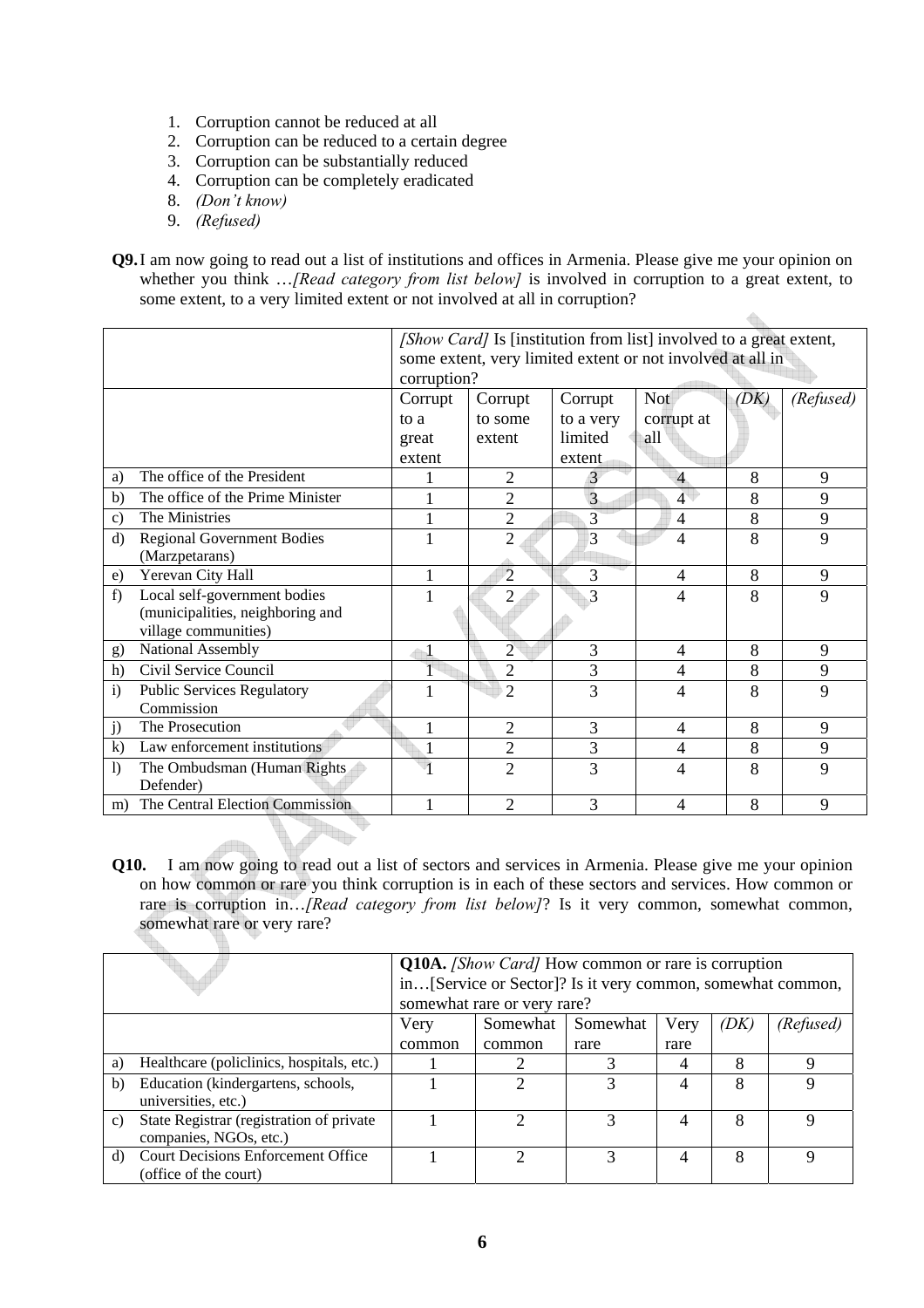| e)             | Military (army)                           | 1            | $\overline{2}$ | 3              | $\overline{4}$ | 8 | 9 |
|----------------|-------------------------------------------|--------------|----------------|----------------|----------------|---|---|
| f              | Electoral system/processes (Electoral     |              | $\overline{2}$ | 3              | $\overline{4}$ | 8 | 9 |
|                | commissions, voter lists, ballot          |              |                |                |                |   |   |
|                | counting, party and individual            |              |                |                |                |   |   |
|                | candidates, pre-election campaigns,       |              |                |                |                |   |   |
|                | etc)                                      |              |                |                |                |   |   |
| $\mathbf{g}$   | Customs authorities                       |              | $\overline{2}$ | 3              | $\overline{4}$ | 8 | 9 |
| h)             | Tax service                               |              | $\overline{2}$ | 3              | $\overline{4}$ | 8 | 9 |
| i)             | Issuing licenses/certificates/permits     |              | $\overline{2}$ | 3              | $\overline{4}$ | 8 | 9 |
| j)             | Traffic police                            |              | $\overline{2}$ | 3              | $\overline{4}$ | 8 | 9 |
| $\mathbf{k}$   | Police (excluding traffic police)         |              | $\overline{2}$ | 3              | $\overline{4}$ | 8 | 9 |
| $\mathbf{I}$   | Cadastre                                  |              | $\overline{2}$ | $\overline{3}$ | $\overline{4}$ | 8 | 9 |
| m)             | Notary services                           |              | $\overline{2}$ | 3              | $\overline{4}$ | 8 | 9 |
| n)             | Social security (pensions, welfare,       |              | $\overline{2}$ | 3              | $\overline{4}$ | 8 | 9 |
|                | $etc.$ )                                  |              |                |                |                |   |   |
| $\Omega$       | Communication (phone, internet            |              | $\overline{2}$ | 3              | $\overline{4}$ | 8 | 9 |
|                | providers, etc.)                          |              |                |                |                |   |   |
| $\mathbf{p}$ ) | Utilities (water, gas, electricity, etc.) | $\mathbf{1}$ | $\overline{2}$ | 3              | $\overline{4}$ | 8 | 9 |
| q)             | Municipal services (garbage               | $\mathbf{1}$ | $\overline{2}$ | 3 <sup>1</sup> | $\overline{4}$ | 8 | 9 |
|                | collection, issuing permits, etc.)        |              |                |                |                |   |   |
| r)             | Urban development (land use permits,      | 1            | $\overline{2}$ | 3              | $\overline{4}$ | 8 | 9 |
|                | construction, etc.)                       |              |                |                |                |   |   |
| s)             | <b>Business sector</b>                    | $\mathbf{1}$ | $\overline{2}$ | $\overline{3}$ | $\overline{4}$ | 8 | 9 |
| t)             | Mass media (TV companies,                 | 1            | $\overline{2}$ | 3 <sup>1</sup> | $\overline{4}$ | 8 | 9 |
|                | newspapers, etc.)                         |              |                |                |                |   |   |
| u)             | Political parties                         | 1            | $\overline{2}$ | 3              | $\overline{4}$ | 8 | 9 |
| V)             | <b>NGOs</b>                               |              | $\overline{2}$ | 3              | $\overline{4}$ | 8 | 9 |
| W)             | Church                                    |              | $\overline{2}$ | $\overline{3}$ | 4              | 8 | 9 |

**Q10B.** Among the sectors and services I just mentioned, please name the first most corrupt sector or service, the second most corrupt and third most corrupt where you think corruption is most common. *[Have respondent select the 3 institutions and rank them; copy code to grid below; example: if respondent says Education is most corrupt; write b. in grid]*

|                                   | [Copy code into cell below] |
|-----------------------------------|-----------------------------|
| $1st$ most corrupt sector/service |                             |
| $2nd$ most corrupt sector/service |                             |
| $3rd$ most corrupt sector/service |                             |

- **Q11.** Still in the context of corruption in the public sector, do you think corruption is most severe among low-ranking public officials, mid-ranking public officials or high-ranking public officials?
	- 1. Corruption is most severe among high-ranking public officials (President, Prime Minister,
	- ministers, deputy ministers, marzpets, members of the National Assembly)
	- 2. Corruption is most severe among mid-ranking public officials (heads of departments, heads of local self-government bodies)
	- 3. Corruption is most severe among low-ranking public officials
	- 4. The level of corruption is the same across all ranks *[Volunteered; Do not read]*
	- 8. *(Don't know)*
	- 9. *(Refused)*
- **Q12.** In your opinion, how did the demand for bribes by public officials change over the past year? Did it increase, decrease, or stay the same? *[If respondent says increase or decrease; prompt intensity of response]*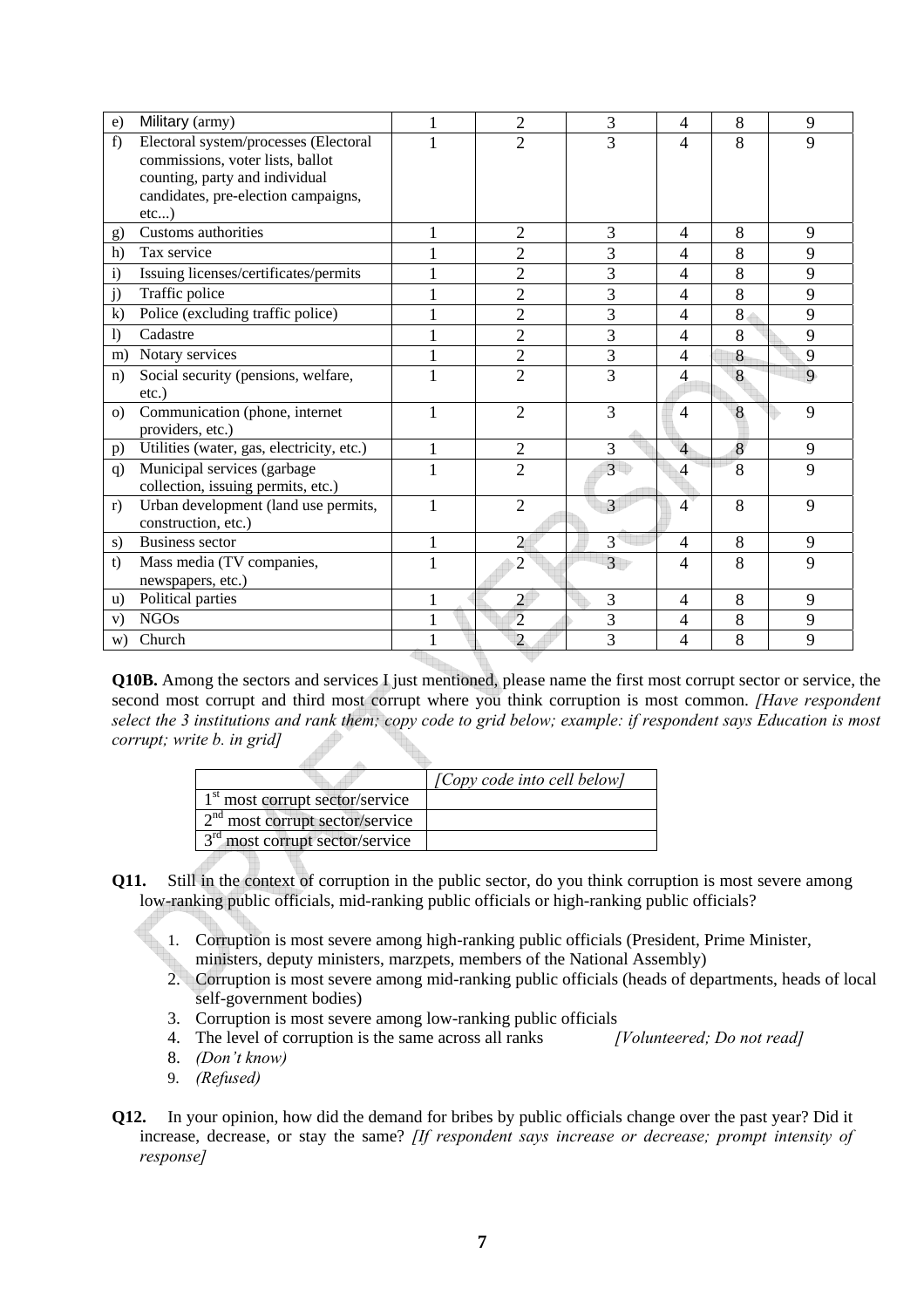- 1. Increased significantly
- 2. Increased somewhat
- 3. Stayed the same as last year
- 4. Decreased somewhat
- 5. Decreased significantly
- 8. *(Don't know)*
- 9. *(Refused)*
- **Q13. Q13A.** On which information sources do you base your assessment of the level of corruption in the country? Please choose your top three information sources from this list, ranking the most important first. *[Show Card; Interviewer: Prompt respondents to rank their top 3 sources by importance]* 
	- 1. Personal experience (you have had to provide cash, gifts, or favor)
	- 2. Talks with relatives or family
	- 3. Talk with friends and acquaintances
	- 4. Information about corruption given by NGOs (corruption awareness)
	- 5. Information provided by the media (TV, radio, newspapers, internet, etc…)
	- 6. Other, please specify……………………………………*[Record verbatim]*
	- 98. *(Don't know)*
	- 99. *(Refused)*

| Q13B.                       | [Copy code into cell below] |
|-----------------------------|-----------------------------|
| $1st$ most important source |                             |
| $2nd$ most important source |                             |
| $3rd$ most important source |                             |
|                             |                             |

**Q14.** Now, I will show you a list of TV channels, radio stations, newspapers and websites that people here can use to learn about political and economic developments in Armenia. For each of these media sources, please tell me if you personally used it in the last 12 months. *[For each media source, ask respondent if he/she used it in past 12 months; for each one where respondent says YES, circle number 1 in Q14A. and ask Q14B.]* 

Are there any other media sources not listed here that you use regularly for information on political and economic developments? *[Accept up to 3 responses but do not prompt for more than 1; write name of media source in the "other" rows and ask Q14B.]* 

| Media sources                       | <b>Q14A.</b> | [For each media source: if $Q2.A = 1$ ; Ask $Q2.B$ ] |                                                     |                                                       |                          | <b>Q14C.</b> Of all media |                            |
|-------------------------------------|--------------|------------------------------------------------------|-----------------------------------------------------|-------------------------------------------------------|--------------------------|---------------------------|----------------------------|
| [Show Card]                         | Have         | you                                                  |                                                     | <b>Q14B.</b> Apart from today, when was the last time |                          |                           |                            |
|                                     | used         | this                                                 | you used  [Read media source's name from            |                                                       |                          |                           | which one do you           |
|                                     |              | media source                                         | <i>list]</i> to learn about political and economic  |                                                       |                          |                           | trust the most to          |
|                                     | past<br>in   | 12                                                   | developments in Armenia? Did you use it             |                                                       |                          |                           | provide<br>accurate        |
|                                     | months?      |                                                      | yesterday, in the past 7 days, in the past 4 weeks, |                                                       |                          |                           | information?               |
|                                     |              |                                                      | or longer ago?                                      |                                                       |                          |                           | <i>Single</i><br>response; |
|                                     | <b>Yes</b>   | No.                                                  | <b>Yesterday</b>                                    | Last 7                                                | $\boldsymbol{4}$<br>Last | <b>Less</b>               | circle                     |
|                                     |              |                                                      |                                                     | days                                                  | weeks                    | frequently                | corresponding              |
|                                     |              |                                                      |                                                     |                                                       |                          |                           | media<br>source            |
|                                     |              |                                                      |                                                     |                                                       |                          |                           | number <sub>l</sub>        |
| <b>H1 National Television</b><br>1. |              | 2                                                    |                                                     | 2                                                     | 3                        | 4                         | ı.                         |
| <b>Yerkir Media</b><br>2.           |              | 2                                                    |                                                     | 2                                                     | 3                        | 4                         | 2.                         |
| <b>Shant TV</b><br>3.               |              | $\overline{2}$                                       |                                                     | $\overline{2}$                                        | 3                        | 4                         | 3.                         |
| <b>Armenia TV</b><br>4.             |              | 2                                                    |                                                     | $\overline{2}$                                        | 3                        | 4                         | 4.                         |
| 5. H <sub>2</sub>                   |              | $\mathfrak{D}$                                       |                                                     | 2                                                     | 3                        | 4                         | 5.                         |
| <b>ALM TV</b><br>6.                 |              | 2                                                    |                                                     | 2                                                     | 3                        | 4                         | 6.                         |
| 7. RTR                              |              | $\overline{2}$                                       |                                                     | $\mathcal{D}$                                         | 3                        |                           | 7.                         |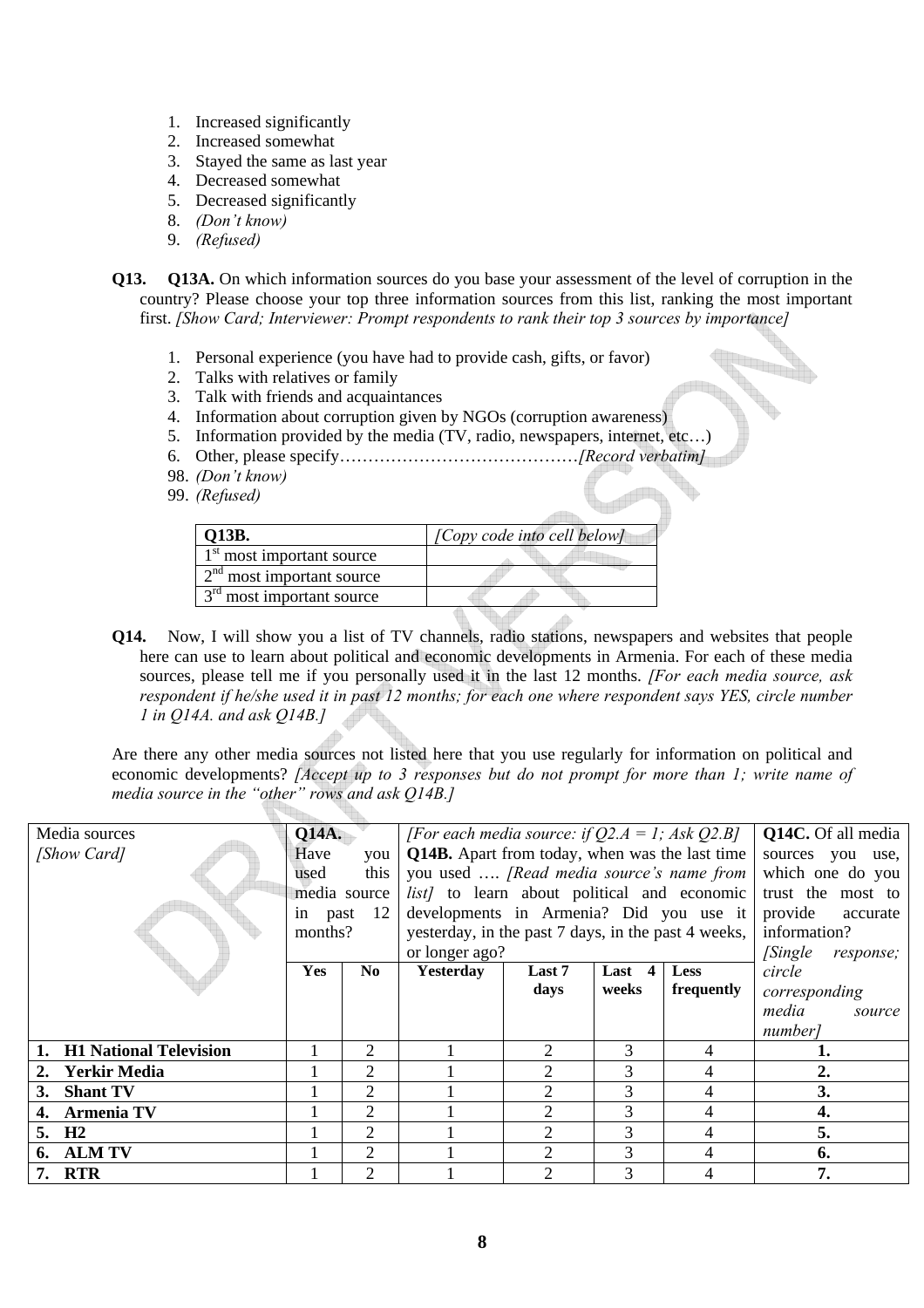| <b>ORT</b><br>8.            |              |                |                |                | 4              | 8.  |
|-----------------------------|--------------|----------------|----------------|----------------|----------------|-----|
| 9. Public Radio of Armenia  |              | 2              | 2              | 3              | 4              | 9.  |
| 10. Radio Liberty/Azatutiun | $\mathbf{1}$ | $\overline{2}$ | $\overline{2}$ | 3              | $\overline{4}$ | 10. |
| Radiokayan                  |              |                |                |                |                |     |
| 11. Radio Hay FM            |              | $\overline{c}$ | $\overline{2}$ | 3              | 4              | 11. |
| 12. Chorord Ishkhanutiun    |              | 2              | $\overline{2}$ | 3              | 4              | 12. |
| 13. Aravot                  |              | 2              | $\overline{2}$ | 3              | 4              | 13. |
| 14. Azg                     |              | $\overline{2}$ | $\overline{2}$ | 3              | $\overline{4}$ | 14. |
| 15. Hayots Ashkharh         |              | $\overline{2}$ | $\overline{2}$ | 3              | 4              | 15. |
| 16. Haykakan Zhamanak       |              | $\overline{2}$ | $\overline{2}$ | 3              | 4              | 16. |
| 17. Yerkir                  |              | $\overline{2}$ | $\overline{2}$ | 3              | 4              | 17. |
| 18. Hayastani Hanrapetutiun |              | $\overline{2}$ | $\overline{2}$ | 3              | $\overline{4}$ | 18. |
| 19. Golos Armenii           |              | 2              | $\overline{2}$ | 3              | 4              | 19. |
| 20. Iravunk                 |              | $\overline{2}$ | $\overline{2}$ | 3              | $\overline{4}$ | 20. |
| 21. www.hetq.am             |              | $\overline{2}$ | $\overline{2}$ | 3              | $\overline{4}$ | 21. |
| 22. www.armenianow.com      |              | 2              | $\overline{2}$ | 3              | 4              | 22. |
| 23. www.armenialiberty.org  |              | $\overline{2}$ | $\overline{2}$ | $\overline{3}$ | 4              | 23. |
| 24. www.a1plus.am           |              | $\overline{2}$ | $\overline{2}$ | 3              | $\overline{4}$ | 24. |
| 25. www.groong.com          |              | $\overline{2}$ | $\overline{2}$ | 3              | 4              | 25. |
|                             |              | 2              | $\overline{2}$ | 3              | 4              | 26. |
|                             | 1            | $\overline{2}$ | $\overline{2}$ | $\mathbf{3}$   | 4              | 27. |
|                             |              | 2              | $\overline{2}$ | 3              | $\overline{4}$ | 28. |
|                             |              |                |                |                |                |     |

**Q15.** I will now read to you a few types of actions. For each of these actions, please tell me if you think this action represents corruption or if it does not represent corruption according to your understanding.

|    |                                                                               | Yes | N <sub>0</sub> | ЮK | (Refused) |
|----|-------------------------------------------------------------------------------|-----|----------------|----|-----------|
| a. | Giving cash to a police officer to avoid revoking your driving license        |     |                |    |           |
| b. | Giving a gift to a doctor to grant you special care of you                    |     |                | 8  |           |
|    | A public official helping a relative get accepted into a university           |     |                | 8  |           |
| d. | Picking flowers or fruit from a neighbor's garden without permission          |     |                | 8  |           |
| e. | Using connections to exempt someone close to you from military service        |     |                | 8  |           |
|    | Paying a judge to achieve favorable treatment                                 |     | ∍              | 8  |           |
| g. | A student or a student's parent giving a professor a gift on the day of exams |     |                | 8  |           |
| h. | Making small unofficial payments for delivery of pensions                     |     |                | 8  |           |
|    | A public official recommending a relative for a position in a ministry        |     |                | 8  |           |
|    | Using an office car by a government employee for private purposes             |     |                | 8  |           |
|    | Abuse of official position for private business purposes                      |     |                | 8  |           |

- **Q16.** To the best of your knowledge, which of the following is most often the case when someone ends up paying a bribe to a governmental employee? *[Read response options]*
	- 1. A government employee indicates or asks for payment.
	- 2. The household offers a payment of its own accord.
	- 3. It is known beforehand how to pay and how much to pay, so it is not discussed.
	- 4. Other, specify………………………………*[Volunteered, Record answer verbatim]*
	- 98. *(Don't know)*
	- 99. *(Refused)*
- **Q17.** If someone has paid a bribe to governmental employee in order to obtain a service or to resolve a problem, how certain it is that the service is obtained or the problem resolved? Would it be very certain, fairly certain, somewhat uncertain or extremely uncertain?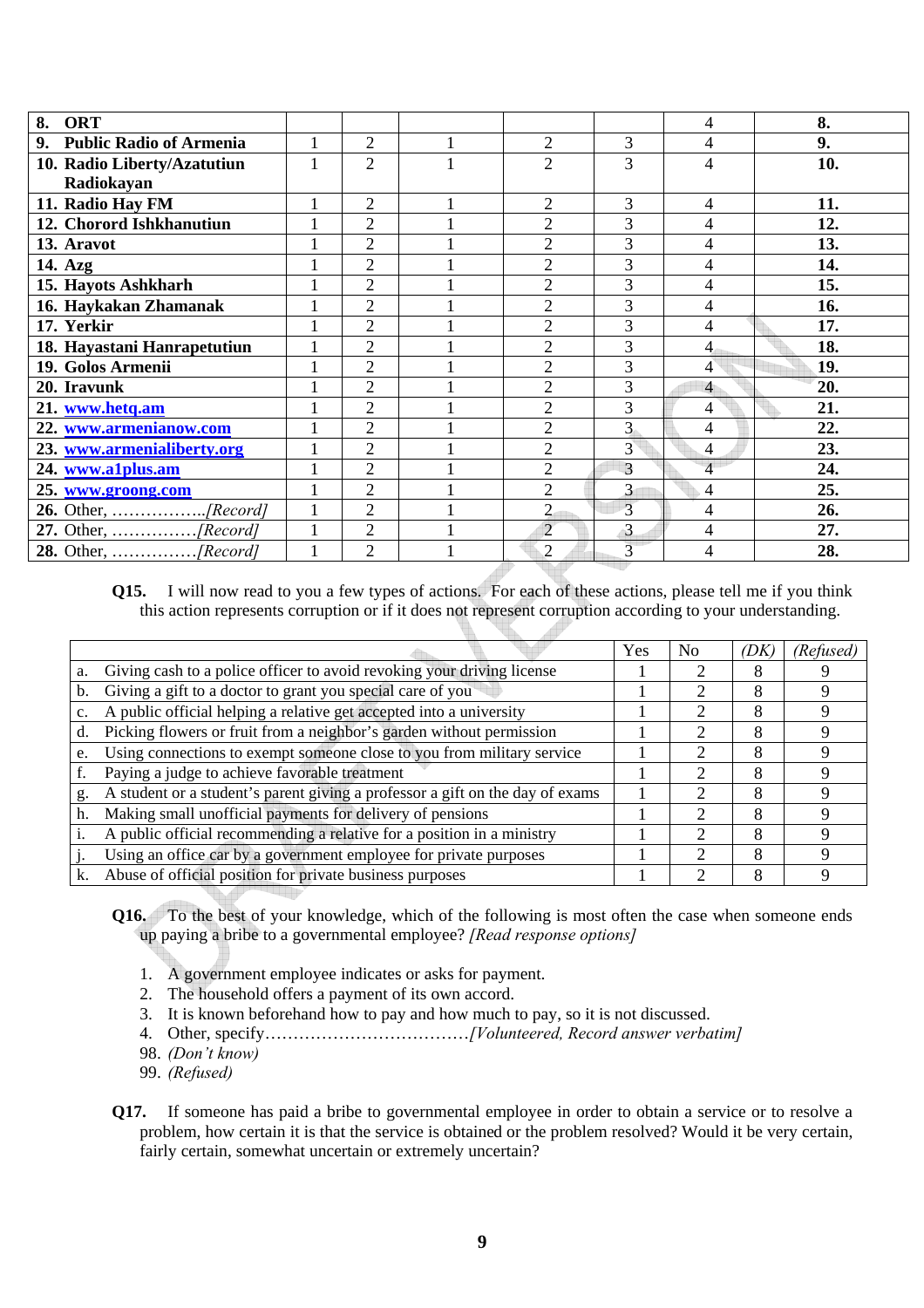- 1. Very certain
- 2. Fairly certain
- 3. Somewhat uncertain
- 4. Extremely uncertain
- 8. *(Don't know)*
- 9. *(Refused)*

**Q18.** I will now read you some possible motives behind corrupt practices. In your opinion, which of the following are the main motives behind corrupt practices? I am referring to the main reasons that people who participate in corrupt acts use to justify their actions. *[Show Card/Read responses; Multiple responses allowed; Accept up to three responses]* 

- 1. There is no other way to get things done
- 2. To avoid punishment/sanctions
- 3. To avoid higher official payments
- 4. To speed up the processes/procedures
- 5. To be treated (served) appropriately
- 6. To get preferential treatment/privileges
- 7. To have alternative source of income
- 8. The practice of obligatory (illegal) "payments" to supervisors

- 45

- 9. Other, specify………………………………*[Record answer verbatim]*
- 98. *(Don't know)*
- 99. *(Refused)*

# *Personal Experience*

For the next few questions, let's talk about your personal experience with corruption. I would like to remind you that everything that you say in this interview will remain in strict confidence.

an a

**Q19.** How would you react if you were offered to take a bribe (money, gift, asked for an exchange of favor, etc.)? Would you take it or would you not take it?

| 1. I would take it<br>2. I would not take it<br>3. Other, specify | [Go to $Q20$ ]<br>[Go to Q21]    | <i>[Record and Go to Q22]</i> |
|-------------------------------------------------------------------|----------------------------------|-------------------------------|
| 98. <i>(Don't know)</i><br>99. (Refused)                          | [Go to $Q22$ ]<br>[Go to $Q22$ ] |                               |

# *[ASK Q20 IF Q19=1]*

**Q20.** Why would you take it? *[DO NOT READ pre-coded response options; Mark category that most closely reflects the respondent's answer; If answer not listed, record response in category "other"]*

# *I would take it…*

- 1. Because everybody takes it
- 2. Because I need money
- 3. Because I have to "share" it with my supervisor(s)
- 4. Other, specify…………………………………*[Record answer verbatim]*
- 98. *(Don't know)*
- 99. *(Refused)*

# *[ASK Q21 IF Q19=2]*

**Q21.** Why would you not take it? *[DO NOT READ pre-coded response options; Mark category that most closely reflects the respondent's answer; If answer not listed, record response in category "other"]* 

#### *I would not take it…*

1. Because there is a high risk to be punished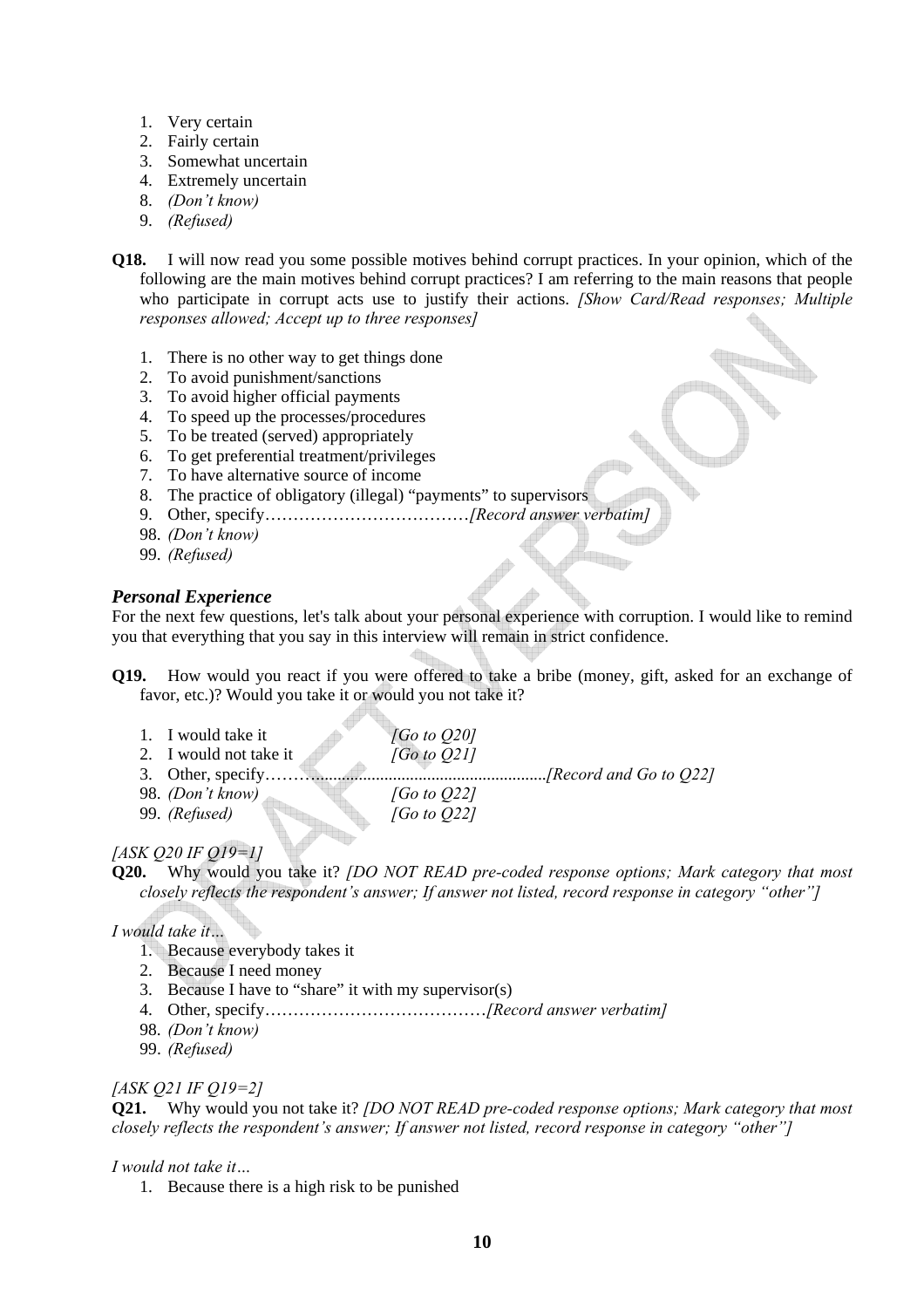- 2. Because it is unacceptable for me
- 3. ...and I will try to resolve the issue through legal means
- 4. Other, specify…………………………………*[Record answer verbatim]*
- 98. *(Don't know)*
- 99. *(Refused)*

**Q22.** How would you react if you were asked to give a bribe (money, gift, asked for an exchange of favor, etc.)? Would you give the bribe or would you not give it?

| 1. I would give it     | [Go to 023]          |  |
|------------------------|----------------------|--|
| 2. I would not give it | [Go to O24]          |  |
|                        |                      |  |
| 98. (Don't know)       | [Go to $Q25$ ]       |  |
| 99. (Refused)          | $[G\sigma\ to\ O25]$ |  |

#### *[ASK Q23 IF Q22=1]*

**Q23.** Why would you give it? *[DO NOT READ pre-coded response options; Mark category that most closely reflects the respondent's answer; If answer not listed, record response in category "other"]*

*I would give it…* 

- 1. Because everyone gives
- 2. Because there's no other way I can obtain the service
- 3. …and I will try to negotiate the price
- 4. Other, specify…………………………………*[Record answer verbatim]*
- 98. *(Don't know)*
- 99. *(Refused)*

#### *[ASK Q24 IF Q22=2]*

**Q24.** Why would you not give it? *[DO NOT READ pre-coded response options; Mark category that most closely reflects the respondent's answer; If answer not listed, record response in category "other"]*

*I would not give it…* 

- 1. Because there is a high risk to be punished
- 2. Because it is unacceptable for me
- 3. ...and I will try to resolve the issue through legal means
- 4. Other, specify…………………………………*[Record answer verbatim]* **ALL**
- 98. *(Don't know)*
- 99. *(Refused)*

#### *Specifying Actual Experience*

- **Q25.** In the last 12 months, have you, or anyone in your household, had contact with *[Show Card and read categories from list]*?
- **Q26.** *[IF Q26=1 FOR ANY CATEGORY; ASK:]* When you had contact in the last 12 months, did you, or any member of your household, have to make an extra contribution (gift, non-formal payment) to get things done at least once?
- **Q27.** *[IF Q27=1 FOR ANY CATEGORY; ASK:]* If you don't mind telling us, what was the value of the contribution that you, or your household member had to make (in AMD) last time.
- **Q28.** *[IF Q27=1 FOR ANY CATEGORY; ASK:]* And what was the total amount of cash/bribe you paid them during the past 12 months?

| $\sqrt{1}$<br>Sard<br>I Shov | $\mathbf{M}$<br>11<br>last<br>วทf.<br>$\sim$ $\sim$ $\sim$<br>vice<br>١c | $-$<br>26<br>pay<br>aske<br>contacteo<br>90 IG | bribe.<br>naic |
|------------------------------|--------------------------------------------------------------------------|------------------------------------------------|----------------|
|                              |                                                                          |                                                |                |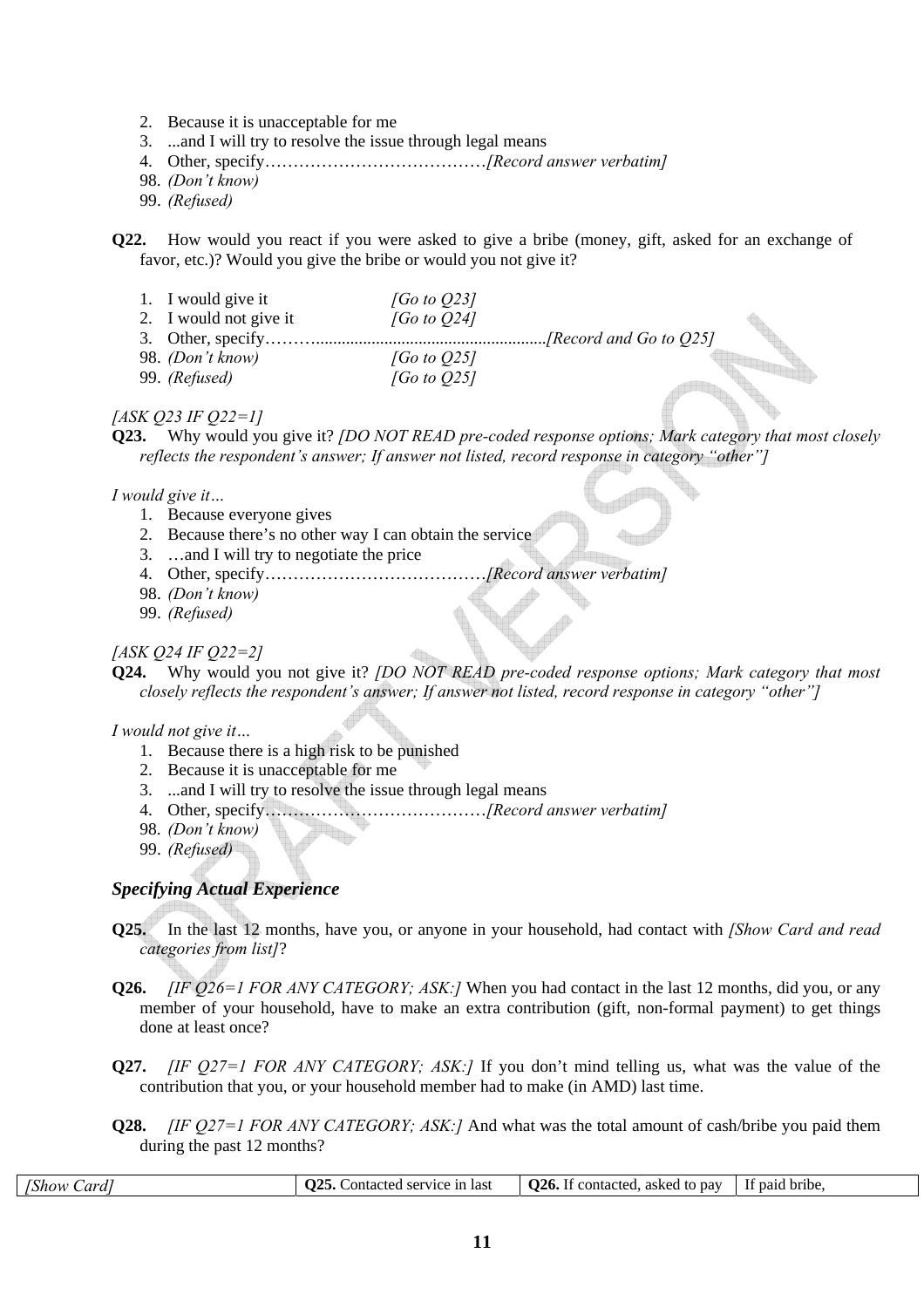|                                                                                    | 12 mths? |                |      |           | bribe?       |                |      |                | $[(8)$ or(9) for DK &<br>Refused]   |                                                       |
|------------------------------------------------------------------------------------|----------|----------------|------|-----------|--------------|----------------|------|----------------|-------------------------------------|-------------------------------------------------------|
|                                                                                    | Yes      | N <sub>0</sub> | (DK) | (Refused) | Yes          | N <sub>o</sub> | (DK) | (Refused)      | Q27.<br>Amount<br>paid last<br>time | Q28. Total<br>amount paid<br>during past<br>12 months |
| State-guaranteed free birth assistance<br>a)                                       |          | 2              | 8    | 9         | $\mathbf{1}$ | $\overline{2}$ | 8    | 9              |                                     |                                                       |
| Healthcare, except state guaranteed<br>b)<br>free birth assistance                 |          | 2              | 8    | 9         | 1            | $\overline{c}$ | 8    | 9              |                                     |                                                       |
| Education (kindergartens, schools,<br>c)<br>universities, etc.)                    |          | $\overline{c}$ | 8    | 9         | 1            | 2              | 8    | 9              |                                     |                                                       |
| State Registrar (registration of<br>$\rm d$<br>private companies, NGOs, etc.)      |          | 2              | 8    | 9         | 1            | $\overline{2}$ | 8    | 9              |                                     |                                                       |
| <b>Court Decisions Enforcement Office</b><br>$\epsilon$ )<br>(office of the court) |          | $\overline{c}$ | 8    | 9         | 1            | $\overline{2}$ | 8    | 9              |                                     |                                                       |
| f)<br>Military (army)                                                              |          | 2              | 8    | 9         |              | 2              | 8    | 9              |                                     |                                                       |
| Customs authorities<br>g)                                                          |          | $\overline{c}$ | 8    | 9         |              | $\overline{2}$ | 8    | 9              |                                     |                                                       |
| h)<br>Tax service                                                                  |          | $\overline{c}$ | 8    | 9         |              | $\overline{2}$ | 8    | 9              |                                     |                                                       |
| $\mathbf{i}$<br>Issuing licenses/certificates/permits                              |          | $\overline{c}$ | 8    | 9         |              | $\overline{2}$ | 8    | 9              |                                     |                                                       |
| j)<br>Traffic police                                                               |          | $\overline{2}$ | 8    | 9         |              | $\overline{2}$ | 8    | $\overline{9}$ |                                     |                                                       |
| $\bf k$<br>Police (excluding traffic police)                                       |          | $\overline{c}$ | 8    | 9         |              | $\overline{2}$ | 8    | 9              |                                     |                                                       |
| $\mathbf{I}$<br>Cadastre                                                           |          | $\overline{c}$ | 8    | 9         |              | $\overline{c}$ | 8    | $\overline{9}$ |                                     |                                                       |
| Notary services<br>m)                                                              |          | $\overline{c}$ | 8    | 9         | 1            | $\overline{2}$ | 8    | 9              |                                     |                                                       |
| Social security (pensions, welfare,<br>n)<br>$etc.$ )                              |          | $\overline{c}$ | 8    | 9         |              | $\overline{2}$ | 8    | 9              |                                     |                                                       |
| Communication (phone, internet<br>$\Omega$<br>providers, etc.)                     |          | $\overline{c}$ | 8    | 9         |              | $\overline{2}$ | 8    | 9              |                                     |                                                       |
| Utilities (water, gas, electricity, etc.)<br>p)                                    |          | 2              | 8    | 9         |              | 2              | 8    | 9              |                                     |                                                       |

- **Q29.** During the past 12 months, have you heard of anyone including relatives, friends, acquaintances or neighbors paying bribes to obtain a public service?
	- 1. Yes
	- 2. No
	- 3. *(Don't know)*
	- 4. *(Refused)*

**Q30.** Whenever you have contacted officials in the public sector, how often did the following happen? *[Read categories one-by-one and ask "*Did this happen in all cases, most cases, rare cases or no cases at all"*; SHOW CARD for response categories; If respondent VOLUNTEERS saying that he/she has never dealt with public officials, CIRCLE code 5 in all response categories]* 

|    |                                    | All   | Most           | Rare  | No cases | (Has not           | (DK) | (Refused) |
|----|------------------------------------|-------|----------------|-------|----------|--------------------|------|-----------|
|    |                                    | cases | cases          | cases | at all   | dealt              |      |           |
|    |                                    |       |                |       |          | with               |      |           |
|    |                                    |       |                |       |          | public             |      |           |
|    |                                    |       |                |       |          | <i>officials</i> ) |      |           |
|    | a. The officials directly demand   |       | $\overline{c}$ | 3     | 4        |                    | 8    | Q         |
|    | cash gift or favor                 |       |                |       |          |                    |      |           |
|    | b. The officials do not demand     |       | $\overline{c}$ | 3     | 4        |                    | 8    | 9         |
|    | directly but show that they expect |       |                |       |          |                    |      |           |
|    | a cash gift or a favor             |       |                |       |          |                    |      |           |
| c. | You give cash to the official      |       | ↑              | 3     | 4        |                    | 8    | 9         |
| d. | You give a gift to the official    |       | $\overline{c}$ | 3     | 4        |                    | 8    | 9         |
| e. | You do the official a favor        |       | ↑              | 3     | 4        |                    | 8    | 9         |
|    | You are asked to do a favor to     |       | ↑              | 3     | 4        |                    | 8    | 9         |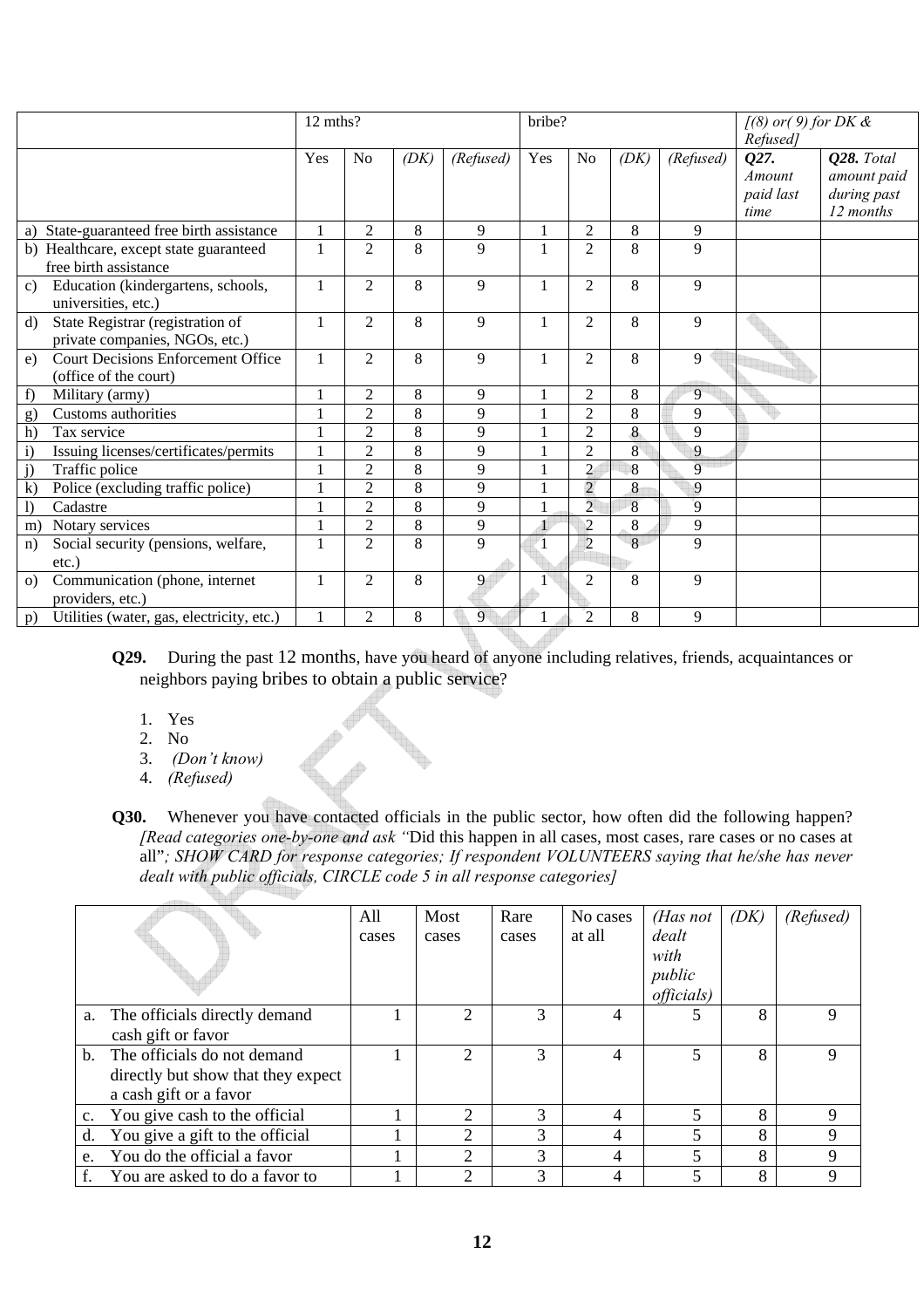| relatives of the official                                     |  |  |  |  |
|---------------------------------------------------------------|--|--|--|--|
| You use personal connections to<br>get preferential treatment |  |  |  |  |

# *[IF Q27a and/or Q27b=1; ASK:]*

- **Q31.** You said that you or a member of your household has had to pay a bribe for healthcare services, please, delineate the type of facility where it was made, was it at a … *[Read answer options; Mark all that applies]*
	- 1. Primary healthcare facility (policlinic, ambulatory and health posts, rural health center)*[Go to Q32]*
	- 2. Secondary or tertiary care facilities (clinics, hospitals) *[Go to Q33]*
	- 8. *(Don't know) [Go to Q33]*
	- 9. *(Refused) [Go to Q33]*

# *[ASK Q32 IF Q31=1]*

- **Q32.** Please, specify the type of service the payment was made for, was it for…*[Read answer options; Mark all that applies]*
	- 1. Medical consultation
	- 2. Laboratory and diagnostic services
	- 3. Receipt of free of charge drugs, if recipient is eligible
	- 4. Treatment
	- 8. *(Don't know)*
	- 9. *(Refused)*

# *Individual Behaviour*

# *[ASK ALL]*

Many people say that corruption is not only a matter of policy, it also depends on what society does. Now I would like to ask you a few questions about actions that can be taken to reduce corruption in Armenia.

- **Q33.** In your opinion, what can you personally do to reduce corruption in Armenia? Please, list concrete actions you can personally undertake to help combat corruption. *[Multiple response; Do not read response options]*
	- 1. Abstain from paying bribes for public services
	- 2. Refuse to make favors to officials or to their relatives related with my job
	- 3. Report corrupt behavior of public officials to NGO anticorruption center
	- 4. Report corrupt officials behavior to competent authorities
	- 5. File a lawsuit against the corrupt official
	- 6. Participate in awareness campaigns against corruption
	- 7. Participate and supporting an anticorruption educational campaign
	- 8. There is nothing I can do
	- 9. If other, specify …………………………………
	- *98. (Don't know)*
	- *99. (Refused)*

**Q34.** Do you know what institutions to contact in order to report a corrupt act by a public official?

| 1. Yes              | [Go to $O(35)$ ] |
|---------------------|------------------|
| 2. No.              | [Go to $Q36$ ]   |
| 8. (Don't know)     | [Go to $Q36$ ]   |
| 9. <i>(Refused)</i> | [Go to $Q36$ ]   |

*[ASK Q35 IF Q34=1]*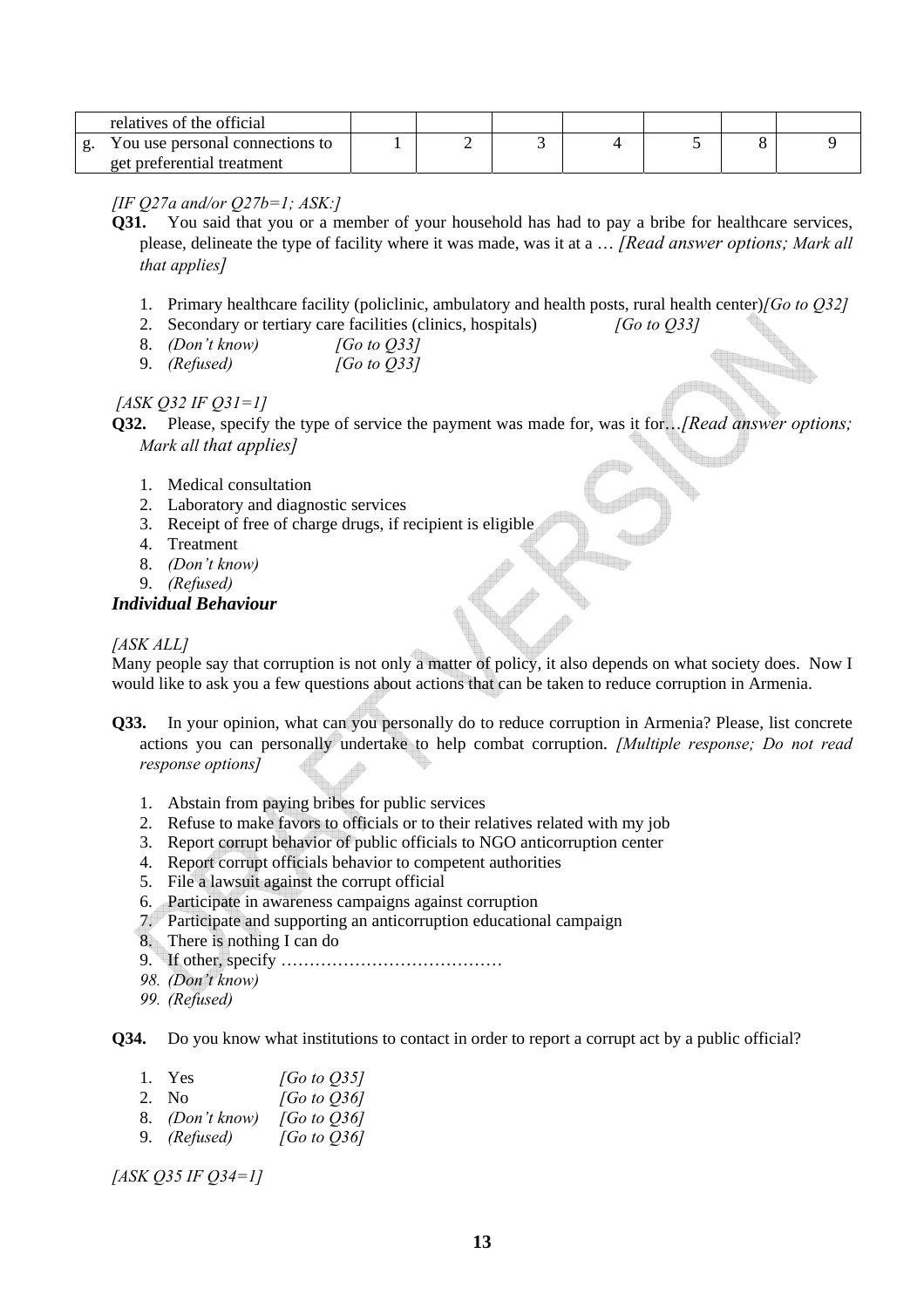**Q35.** What institution(s) would you contact to report a corrupt act by an official? *[Multiple response; Do not read response options]* 

- 1. Mayor office
- 2. Community authorities
- 3. Police
- 4. Public Prosecution Office
- 5. Special Investigation Bureau
- 6. Regional Authorities (marzpetaran)
- 7. Courts
- 8. Anti-Corruption Strategy Monitoring Commission
- 9. Office of the Prime minister
- 10. Office of the President of the RA
- 11. Chamber of Control
- 12. Human Rights Defender
- 13. International organizations
- 14. Your MP
- 15. Local self-governance bodies
- 16. Independent NGO anticorruption centers
- 17. If other, specify………………………………………
- 98. *(Don't know)*
- 99. *(Refused)*

*[ASK ALL]*

**Q36.** Some people in Armenia are reluctant to report corrupt actions because of various reasons. I will list some of these possible reasons; please tell me which of the following you personally consider as a reason for not reporting corruption to the relevant authorities.

|    |                                                                               | Yes | No | (DK) | (Refused) |
|----|-------------------------------------------------------------------------------|-----|----|------|-----------|
| a) | Those who report corruption will be subject to<br>retribution/retaliation     |     |    |      |           |
|    | No actions will be taken even if corruption is reported.                      |     |    |      |           |
| C) | It is not worth reporting corruption if I am not personally<br>hurt by it.    |     |    |      |           |
|    | Most people who commit corruption only do so because<br>of economic hardship. |     |    |      |           |
|    | Our society does not reward those who report corruption.                      |     |    |      |           |

#### **Q37.** During the past 12 months, have you or anyone in your household reported a corrupt act by a public official?

| 1. Yes          | [Go to $O$ 38] |
|-----------------|----------------|
| 2. No           | [Go to 042]    |
| 8. (Don't know) | [Go to $Q$ 42] |
| 9. (Refused)    | [Go to $Q42$ ] |

#### *[ASK Q38 IF Q37=1]*

**Q38.** To which organization was the report or complaint forwarded? *[Show Card; Mark all that applies]*

- 1. Mayor office
- 2. Community authorities
- 3. Police
- 4. Public Prosecution Office
- 5. Special Investigation Bureau
- 6. Regional Authorities (marzpetaran)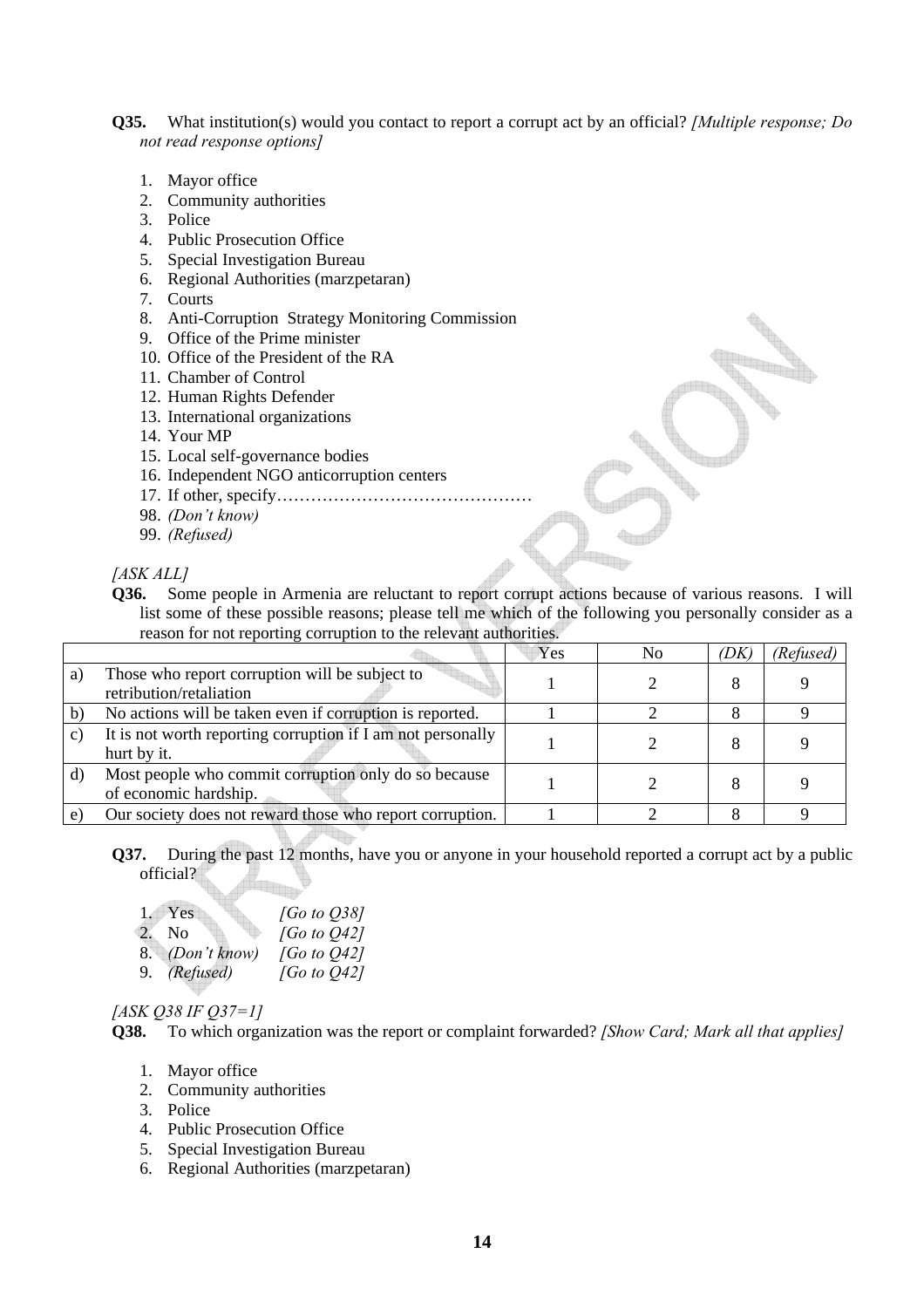- 7. Courts
- 8. Anti-Corruption Strategy Monitoring Commission
- 9. Office of the Prime minister
- 10. Office of the President of the RA
- 11. Chamber of Control
- 12. Human Rights Defender
- 13. International organizations
- 14. Your MP
- 15. Local self-governance bodies
- 16. Independent NGO anticorruption centers
- 17. If other, specify……………………………………….
- 98. *(Don't know)*
- 99. *(Refused)*
- **Q39.** How easy or hard was the process of corruption reporting? Was it very easy, somewhat easy, somewhat hard or very hard?
- 1. Very easy
- 2. Somewhat easy
- 3. Somewhat hard
- 4. Very hard
- 8. *(Don't know)*
- 9. *(Refused)*
- **Q40.** Do you agree or disagree that as a reporter of corruption, you felt protected from potential harassment? *[Probe intensity of response]*

**STARTER** 

- 1. Strongly agree
- 2. Somewhat agree
- 3. Somewhat disagree
- 4. Strongly disagree
- 8. *(Don't know)*
- 9. *(Refused)*
- **Q41.** How would you rate your level of satisfaction with the feedbak you received as a result of your corruption report? Are you very satisfied, somewhat satisfied, somewhat dissatisfied or very dissatisfied?
- 1. Very satisfied
- 2. Somewhat satisfied
- 3. Somewhat dissatisfied
- 4. Very dissatisfied
- 8. *(Don't know)*
- 9. *(Refused)*

*[ASK ALL]*

- **Q42.** Which of the following actions are you personally willing to undertake in the future to help combat corruption?
- **Q43.** And which of these actions that I have just mentioned have you already taken in the past to help combat corruption? *[Show Card]*

| <b>Q42.</b> Willing to undertake in the |                |      |                 | <b>Q43.</b> Have taken action in the |                |      |           |
|-----------------------------------------|----------------|------|-----------------|--------------------------------------|----------------|------|-----------|
| future                                  |                |      |                 | past                                 |                |      |           |
| Yes                                     | N <sub>o</sub> | (DK) | $(Refused)$ Yes |                                      | N <sub>o</sub> | (DK) | (Refused) |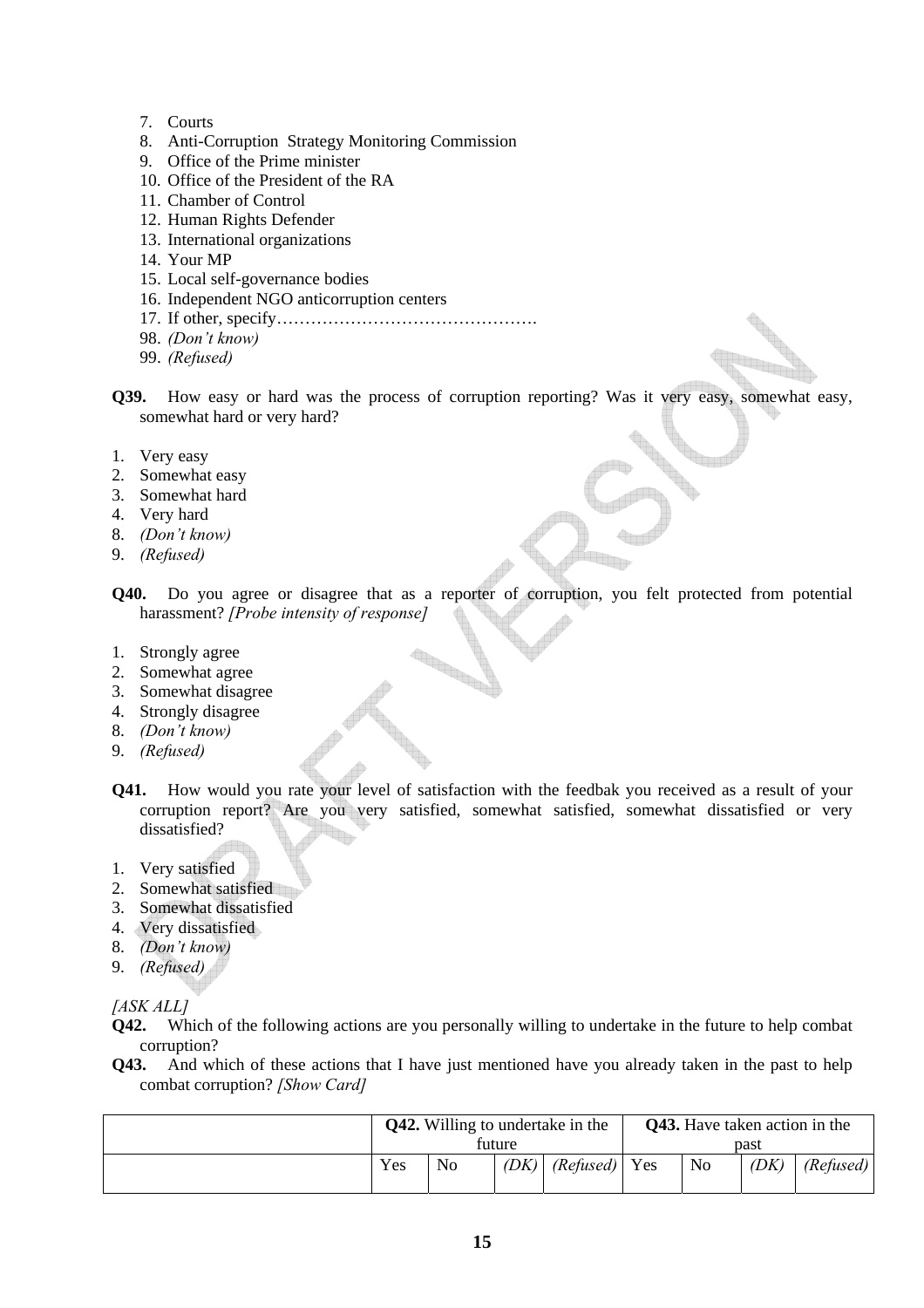| a)            | Abstain from paying bribes for<br>public services                                  | 2              | 8 | 9 | $\overline{2}$ | 8 | 9 |
|---------------|------------------------------------------------------------------------------------|----------------|---|---|----------------|---|---|
| b)            | Refuse to make favors to<br>officials or to their relatives<br>related with my job | $\overline{2}$ | 8 | 9 | $\overline{2}$ | 8 | 9 |
| $\mathbf{c})$ | Report corrupt behavior of<br>public officials to NGO<br>anticorruption center     | $\overline{2}$ | 8 | 9 | $\overline{2}$ | 8 | 9 |
| $\rm d)$      | Report corrupt officials<br>behavior to competent<br>authorities                   | $\overline{2}$ | 8 | 9 | $\overline{2}$ | 8 | 9 |
| e)            | File a lawsuit against the<br>corrupt official                                     | $\overline{2}$ | 8 | 9 | $\overline{2}$ | 8 | 9 |
| f             | Participate in awareness<br>campaigns against corruption                           | $\overline{2}$ | 8 | 9 | $\overline{2}$ | 8 | 9 |
| g)            | Participate and supporting an<br>anticorruption educational<br>campaign            | $\overline{2}$ | 8 | 9 | $\overline{c}$ | 8 | 9 |

**Q44.** Do you know of any Non-Governmental Organizations (NGOs) that are active in the domain of fighting corruption Armenia?

la p

- 1. Yes *[Go to Q45]*
- 2. No *[Go to Q46]*
- 3. *(Don't know what an NGO is) [Volunteered; Go to Q49]*
- 8. (Refused) *[Go to Q46]*

#### *[ASK Q45 IF Q44=1]*

**Q45.** Please name any NGOs that you are familiar with that are active in anti-corruption activities in Armenia.

 $\begin{smallmatrix} \begin{smallmatrix} 0\\ 1\end{smallmatrix} \end{smallmatrix}$ 

*[Multiple response; Do not read response options]* 

- 1. IFES
- 2. TI
- 3. FOICA
- 4. YEREVAN PRESS CLUB
- 5. AYLA
- 6. Other (please specify) ……………………………….
- 98. *(Don't know)*
- 99. *(Refused)*

# *[ASK Q46 IF Q44≠ 3]*

**Q46.** Do you agree or disagree that NGOs are capable of combating corruption in Armenia? *[Probe intensity of response]*

- 1. Strongly agree
- 2. Somewhat agree
- 3. Somewhat disagree
- 4. Strongly disagree
- 8. *(Don't know)*
- 9. *(Refused)*

**Q47.**

**Q47A.** If you were ever victimized by a corruption case, would you approach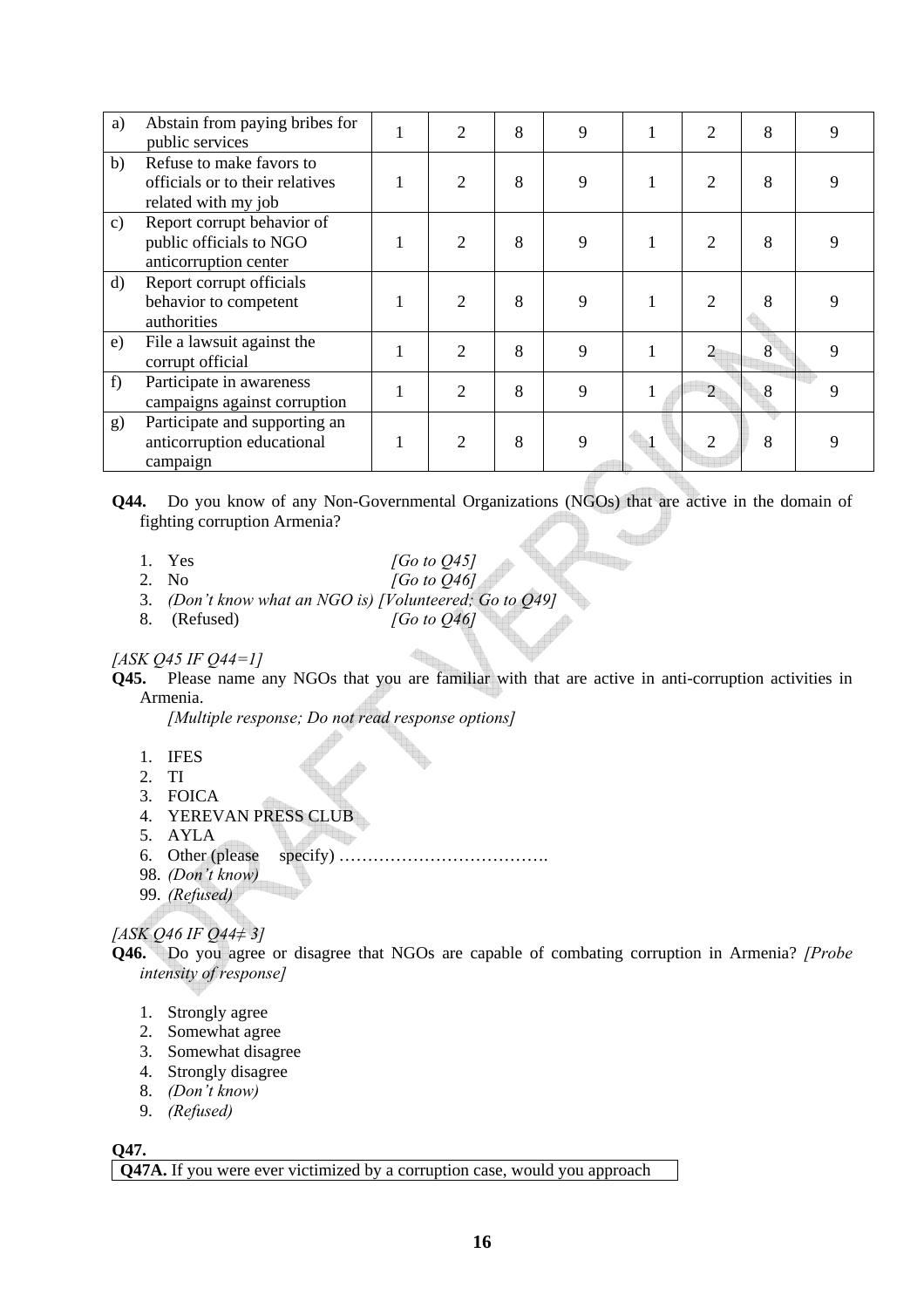|     |                                        | an NGO-run anticorruption center to get assistance? |  |
|-----|----------------------------------------|-----------------------------------------------------|--|
|     | Yes                                    | [Ask Q47B]                                          |  |
|     | No                                     | [Ask O47C]                                          |  |
| -8. | (Don't know)                           | [Go to Q48]                                         |  |
|     | (Refused)                              | <i>FGo to 0481</i>                                  |  |
|     |                                        |                                                     |  |
|     | $\sqrt{Q47B}$ . [ASK Q47B if Q47A = 1] |                                                     |  |

Why? *[Open-ended; Record answer in corresponding space below:]*

1. …………………………………………………………… *[Record verbatim]*

- 8. *(Don't know)*
- 9. *(Refused)*

| <b>Q47C.</b> [ASK Q47C if Q47A = 2]                                |  |
|--------------------------------------------------------------------|--|
| Why not? [Open-ended; Record answer in corresponding space below:] |  |
|                                                                    |  |
| (Don't know)                                                       |  |
| (Refused)                                                          |  |
|                                                                    |  |

- **Q48.** Which of the following types of anti-corruption assistance would you want NGOs to provide to you? *[Show Card; Multiple responses allowed; PROBE:]* Is there any other type of anti-corruption assistance you would want NGOs to provide?
- 1. Information about citizens' rights in the area of corruption
- 2. Information about citizens' obligations in the area of corruption
- 3. Information about anticorruption legislation
- 4. Information about institutions you may complain about officials' corrupt behavior
- 5. Free legal advice to formulate your corruption complaint
- 6. Free legal support in collecting information and evidence related to corruption cases
- 7. Free legal support in development and submission of corruption case documents
- 8. Free representation in court
- 9. Anticorruption awareness activities
- 10. Anticorruption education activities
- 11. If other, please specify……………………………………
- 98. *(Don't know)*
- 99. *(Refused)*

*[ASK ALL]* 

**Q49.** Are you aware of the following public agencies? *[Show Card]*

|                    | Q49A.  |                | [ASK IF $Q$ 49A = 1]                                                |                             |             |                |      |           |  |  |
|--------------------|--------|----------------|---------------------------------------------------------------------|-----------------------------|-------------|----------------|------|-----------|--|--|
|                    | Aware? |                | <b>Q49B.</b> How effective has this agency [Read from list] been in |                             |             |                |      |           |  |  |
|                    |        |                |                                                                     | fighting corruption?        |             |                |      |           |  |  |
|                    | Yes    | N <sub>o</sub> | Very                                                                | S/w                         | S/w         | Completely     | (DK) | (Refused) |  |  |
|                    |        |                | effective                                                           | effective                   | ineffective | ineffective    |      |           |  |  |
| a) Anti-Corruption |        |                |                                                                     |                             |             |                |      |           |  |  |
| Strategy           |        | 2              |                                                                     | $\mathcal{D}_{\mathcal{L}}$ |             |                |      | 9         |  |  |
| Monitoring         |        |                |                                                                     |                             |             | $\overline{4}$ | 8    |           |  |  |
| Commission         |        |                |                                                                     |                             |             |                |      |           |  |  |
| b) Human Rights    |        | 2              |                                                                     |                             |             |                | 8    | 9         |  |  |
| Defender           |        |                |                                                                     |                             |             |                |      |           |  |  |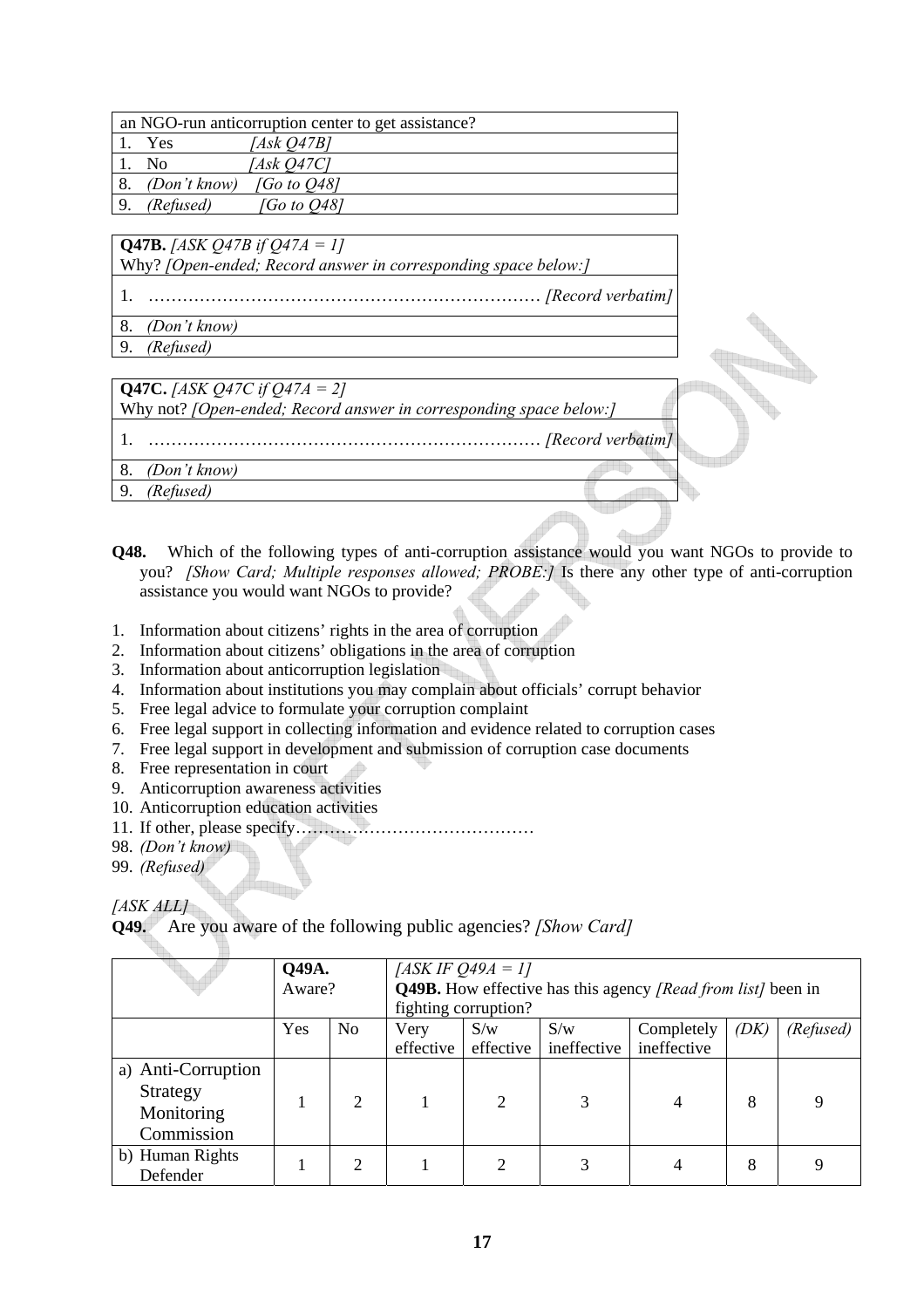| <b>A</b><br>hamber of<br>$\cap$ |   |   |  |  |
|---------------------------------|---|---|--|--|
| `ontrol<br>.                    | - | - |  |  |

**Q50.**

**Q50A.** Are you aware of any organizations providing free legal advice on corruption cases in your Marz?

- 1. Yes *[Ask Q50B]*
- 2. No *[Go to Q51]*
- 8. *(Don't know) [Go to Q51]*
- 9. *(Refused) [Go to Q51]*

# *[ASK Q50B IF Q50A = 1]*

**Q50B.** Can you please name these organizations? *[Do not read; Mark all that applies]* 

- 1. OSCE
- 2. ABA-ROLI CENTERS
- 3. THE MAAC AACS
- 4. Other, please specify………………………………………………………………
- 98. *(Don't know)*
- 99. *(Refused)*
- **Q51.** Have you ever heard of Advocacy and Assistance Centers (AAC) that provide free legal advice for corruption-related complaints in you region?
	- 1. Yes *[Go to Q52]*
	- 2. No *[Go to Q53]*
	- 8. *(Don't know) [Go to Q53]*
	- 9. *(Refused) [Go to Q53]*

*[ASK Q52 IF Q51=1]*

**Q52.** Which of the following, if any, do you know about Advocacy and Assistance Centers (AAC)?

|    | Do you know about          | Yes | N <sub>0</sub> | (Don't<br>know) | (Refused) |
|----|----------------------------|-----|----------------|-----------------|-----------|
|    | $\rm AAC$ 's role          |     |                |                 |           |
|    | How to utilize AAC         |     |                |                 |           |
| C) | Services that AAC provides |     |                |                 |           |

#### *[ASK ALL]*

#### *Government Action*

*Now let's talk about what the state can do, and what the government does.* 

**AR** 

**Q53.** Are you aware of any anti-corruption measures being taken by the Government of Armenia?

| 1. Yes          | [Go to $Q54$ ]           |
|-----------------|--------------------------|
| 2. No           | [Go to $Q$ 55]           |
| 8. (Don't know) | [Go to $\varnothing$ 55] |
| 9. (Refused)    | [Go to $Q$ 55]           |

*[ASK Q54 IF Q53 = 1]* 

**Q54.** Now, I will show you a list of Government of Armenia anti-corruption measures. For each one, please tell me if you are aware of it or not. *[Show Card]*

|                                    | . .<br>es | $\sqrt{ }$ |
|------------------------------------|-----------|------------|
| Anticorruption Strategy<br>А<br>J. |           |            |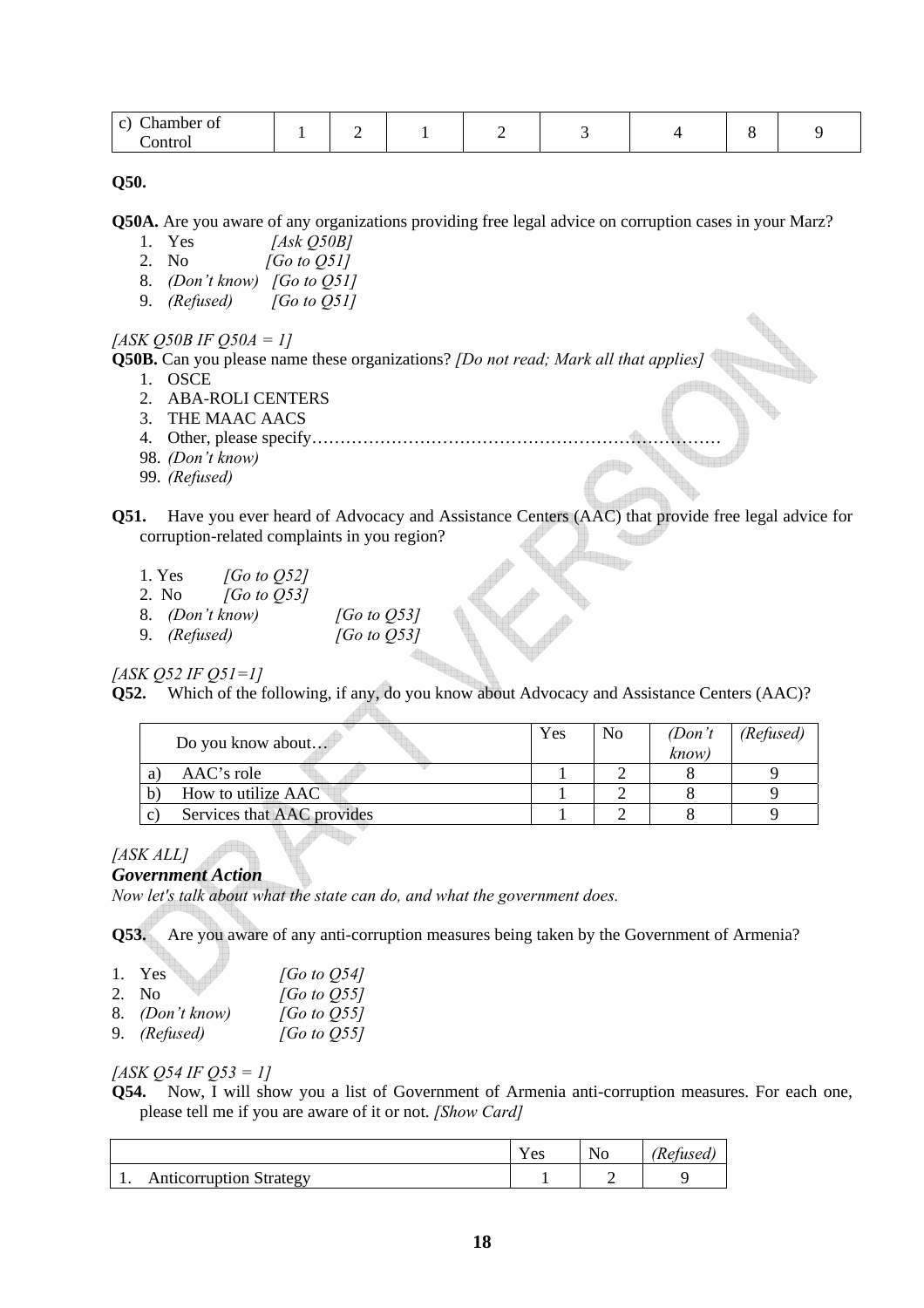| Ministry of Health Hotline              |  |  |
|-----------------------------------------|--|--|
| Signing of international conventions    |  |  |
| Traffic police refor                    |  |  |
| 5. Customs Transparency of Calculations |  |  |
| 6. Other, specify                       |  |  |

# *[ASK ALL]*

**Q55.** How effective or ineffective is the Government's fight against corruption in Armenia? Is it very effective, somewhat effective, somewhat ineffective, or very ineffective?

- 1. Very effective
- 2. Somewhat effective
- 3. Somewhat ineffective
- 4. Very ineffective
- 8. *(Don't know)*
- 9. *(Refused)*
- **Q56.** Please tell me if you strongly agree, somewhat agree, somewhat disagree or strongly disagree with the following statement: The current government of Armenia has a sincere desire and will to combat corruption.

h,

- 1. Strongly agree
- 2. Somewhat agree
- 3. Somewhat disagree
- 4. Strongly disagree
- 8. *(Don't know)*
- 9. *(Refused)*
- **Q57.** Are you aware of the Anti-Corruption Strategy and Action Plan implemented by the Government of Armenia?
- 1. Yes *[Go to Q58]*<br>2. No *[Go to Q61]*
- 2. *No [Go to Q61]*
- 8. *(Don't know) [Go to Q61]*
- 9. *(Refused) [Go to Q61]*

#### *[ASK Q58 IF Q57=1]*

- **Q58.** In your opinion, how effective or ineffective was the Anti-Corruption Strategy Program implemented by the Government? *[Prompt intensity of response]*
- 1. Very effective
- 2. Somewhat effective
- 3. Somewhat ineffective
- 4. Very ineffective
- 8. *(Don't know)*
- 9. *(Refused)*

**Q59.** Are you aware about the Anti-Corruption Strategy Monitoring Commission?

| 1. Yes              | [Go to $Q60$ ] |
|---------------------|----------------|
| 2. No               | [Go to $Q61$ ] |
| 8. (Don't know)     | [Go to $Q61$ ] |
| 9. <i>(Refused)</i> | [Go to $Q61$ ] |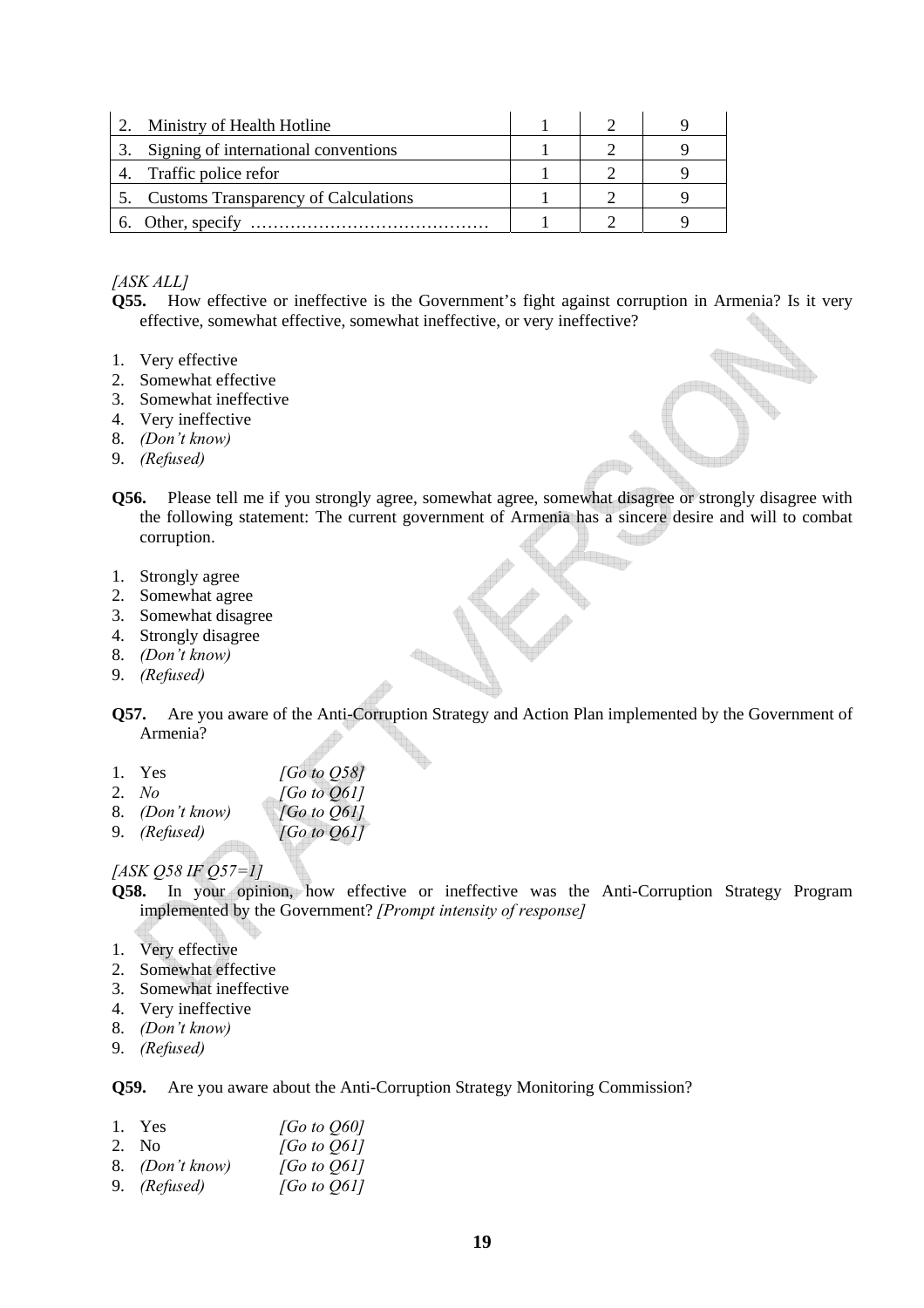*[ASK Q60 IF Q59=1]*

**Q60.** Can you please specify what you know about this commission? *[Open-ended]*

- 1. ………………………………………………………………………… *[Record verbatim]*
- 2. *(Don't know)*
- 3. *(Refused)*

*[ASK ALL]* 

**Q61.** Please look at this list and tell me if you have taken part in these activities in the last 12 months. *[Show Card/Read categories]*

| <b>Activities</b>                                                                                              | Yes | N <sub>0</sub>              | (DK) | (Refused)   |
|----------------------------------------------------------------------------------------------------------------|-----|-----------------------------|------|-------------|
| Discussed developments on the national scene with acquaintances                                                |     |                             | 8    |             |
| Discussed developments in your community with acquaintances                                                    |     | $\mathcal{D}_{\mathcal{A}}$ | 8    |             |
| Took part in public demonstrations                                                                             |     | 2                           | 8    |             |
| Signed a petition                                                                                              |     | ာ                           | 8    | Q           |
| Attended condominium association meeting                                                                       |     | 2                           | 8    | 9           |
| Attended community council meeting                                                                             |     |                             | 8    | $\mathbf Q$ |
| Took part in an initiative to address a community concern or<br>problem                                        |     | 2                           | 8    | Q           |
| Participated in an organized group to discuss issues of<br>importance for your community or the nation         |     |                             | 8    | Q           |
| Attended a neighborhood meeting, a town council meeting<br>or other meeting convened by the municipality/mayor |     | 2                           | 8    |             |

**Q62.** Some people feel they have complete control over their lives, while other people feel that what they do has no real effect on what happens to them. Please use this scale where '1' means "No control at all" and '10' means "Complete control" to indicate how much control you feel you have over your life in general.

# [**INTERVIEWER:** WRITE THE NUMBER FROM THE SHOW CARD.]

| | NUMBER

H.

| (Don't know)       | 98. |
|--------------------|-----|
| (Refuse to answer) | 99  |

**Q63.** Do you have a family member or close relative who works for…

r,

|                                              | Yes | No | DΚ | (Refused) |
|----------------------------------------------|-----|----|----|-----------|
| Local or national government?                |     |    |    |           |
| A local police force?                        |     |    |    |           |
| A big international organization or company? |     |    |    |           |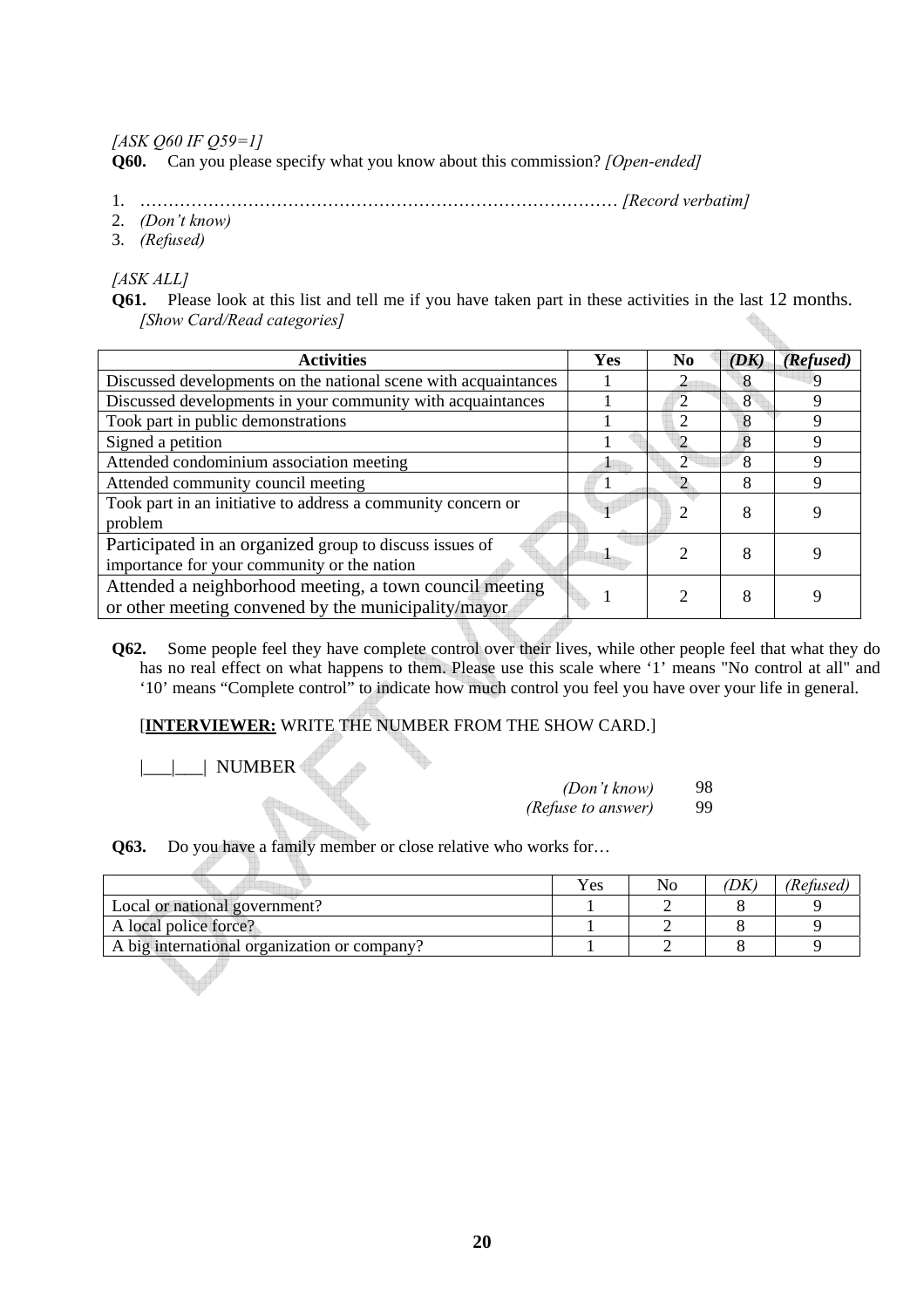# **Demographics**

|                  |                     | "Thank you for your cooperation. There remains only a couple of questions for statistical purposes" |                           |
|------------------|---------------------|-----------------------------------------------------------------------------------------------------|---------------------------|
| D1.              |                     | Gender [Record gender; do not ask]                                                                  |                           |
|                  |                     |                                                                                                     |                           |
|                  | 1                   | Male                                                                                                |                           |
|                  | 2                   | Female                                                                                              |                           |
|                  |                     |                                                                                                     |                           |
| D <sub>2</sub> . |                     | How old were you on your last birthday?                                                             | <b>Actual Age</b>         |
|                  |                     |                                                                                                     |                           |
| D3.              |                     | How many years of formal education have you completed_                                              | (Write down actual number |
|                  |                     | of years, code 98 for "Refused" and 99 for "Don't Know")                                            |                           |
|                  |                     |                                                                                                     |                           |
|                  | 98. (Refused)       | 99. (Don't know)                                                                                    |                           |
|                  |                     |                                                                                                     |                           |
| D4.              |                     | What is the highest level of education you received?                                                |                           |
|                  |                     |                                                                                                     |                           |
|                  | 1                   | No primary education (less than $4th$ grade education)                                              |                           |
|                  | $\overline{2}$      | Primary education (either complete or incomplete) [1-4th grades]                                    |                           |
|                  | 3                   | Incomplete secondary education [5-9th grades].                                                      |                           |
|                  |                     |                                                                                                     |                           |
|                  | $\overline{4}$<br>5 | Completed secondary education [10/11th grades]<br>Secondary technical education.                    |                           |
|                  |                     |                                                                                                     |                           |
|                  | 6                   | Incomplete higher education [1-3th grades].                                                         |                           |
|                  | $\overline{7}$      | Completed higher education [BA/MA].                                                                 |                           |
|                  | 8                   | Post-graduate degree [PhD/aspirantura]                                                              |                           |
|                  | [DO NOT READ]       |                                                                                                     |                           |
|                  | 99                  | (No Answer/Refused)                                                                                 |                           |
|                  |                     |                                                                                                     |                           |
| D5.              |                     | What is your current marital status?                                                                |                           |
|                  |                     |                                                                                                     |                           |
|                  | 1                   | Single, never married                                                                               |                           |
|                  | $\overline{2}$      | Married                                                                                             |                           |
|                  | 3                   | Divorced                                                                                            |                           |
|                  | 4                   | Widower                                                                                             |                           |
|                  | 5                   | Cohabitating                                                                                        |                           |
|                  |                     | [DO NOT READ]                                                                                       |                           |
|                  | 8                   | (Don't know)                                                                                        |                           |
|                  | 9                   | (No Answer/Refused)                                                                                 |                           |
|                  |                     |                                                                                                     |                           |
| D6.              |                     | Do you have any children? [If Yes] How many? Record                                                 |                           |
|                  |                     |                                                                                                     |                           |
|                  |                     |                                                                                                     |                           |
| D7.              |                     | What is your current employment situation?                                                          |                           |
|                  |                     |                                                                                                     |                           |
|                  | $\mathbf{1}$        | Employed full time                                                                                  | [Go to D8]                |
|                  | $\overline{c}$      | Employed part-time at one job                                                                       | Go to D8]                 |
|                  | 3                   | Employed part-time at more than one job                                                             | Go to D8]                 |
|                  | 4                   | Unemployed, looking for work                                                                        | [Go to D9]                |
|                  | 5                   | Unemployed, not looking for work                                                                    | Go to D9]                 |
|                  | 6                   | Retired                                                                                             | [Go to D9]                |
|                  | $\overline{7}$      | Student                                                                                             | Go to D9]                 |
|                  |                     |                                                                                                     |                           |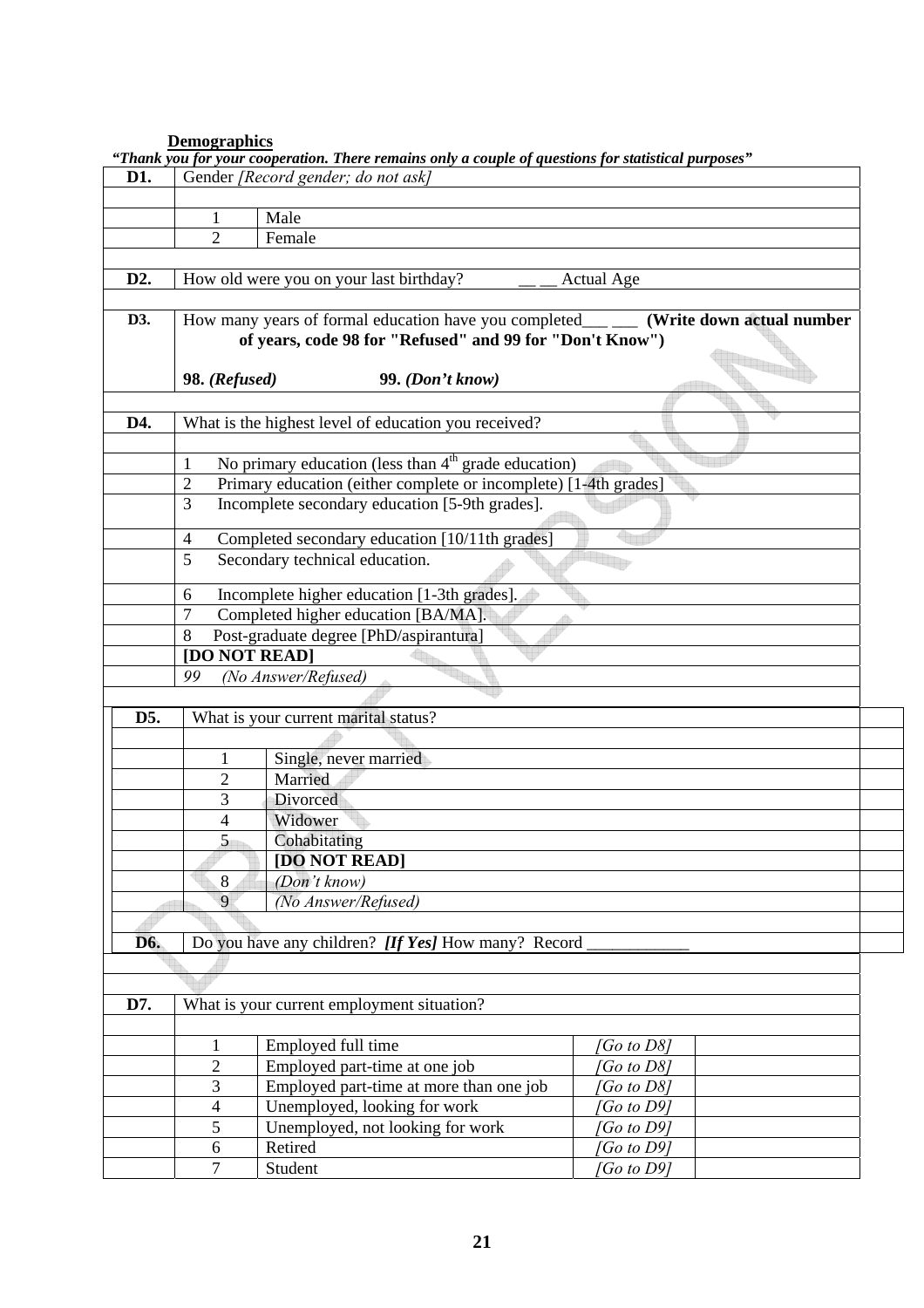|           | Housewife           | <i><b>Go to D91</b></i> |  |
|-----------|---------------------|-------------------------|--|
|           | [DO NOT READ]       |                         |  |
| <b>99</b> | (No Answer/Refused) | <i>「Go to D9]</i>       |  |

# *[ASK D8 IF D7 = 1, 2 or 3]*

**D-8.** What is your occupation, that is, what work you are doing now, even if that is not what you are professionally qualified for? *[Show Card]* 

|              |                                                                                                       | $D-8$                    |
|--------------|-------------------------------------------------------------------------------------------------------|--------------------------|
|              |                                                                                                       | Resp. Occup.             |
|              | I have my own business/Self-employed without employees                                                |                          |
|              | I have my own business/Self-employed with employees                                                   | $\overline{2}$           |
|              | Small family business/ household production                                                           | 3                        |
|              | Employed by big or middle private company/organization                                                | 4                        |
|              | Employed by state company/organization                                                                | 5                        |
|              | Employed by international/foreign company/organization                                                | 6                        |
|              | Employed by local or foreign non-governmental organization                                            | $\overline{7}$           |
| Other        | (specify)                                                                                             | 8                        |
| (Don't know) |                                                                                                       | 98                       |
| (Refused)    |                                                                                                       | 99                       |
|              |                                                                                                       |                          |
| D9.          | How would you describe the financial situation of your household? Please select the income range      |                          |
|              | from this that most closely corresponds to your household's monthly income.                           |                          |
|              | 1. Up to 15.000 AMD                                                                                   | (Refuse to answer)<br>9. |
|              | $15.001 - 30.000$ AMD<br>$\overline{2}$ .                                                             |                          |
|              | 3. $30.001 - 75.000$ AMD                                                                              |                          |
|              | $75.001 - 120.000$ AMD<br>4.                                                                          |                          |
|              | $120.001 - 240.000$ AMD<br>5.                                                                         |                          |
|              | $240.001 - 360.000$ AMD<br>6.                                                                         |                          |
|              | 360.001 AMD and more<br>$\overline{7}$ .                                                              |                          |
|              | (Don't know)<br>8.                                                                                    |                          |
|              |                                                                                                       |                          |
| D10.         | [Show card] Please look at this card and tell me the answer which best reflects the current financial |                          |
|              | situation of your family/household                                                                    |                          |
|              | 1 We do not have enough money even for food                                                           |                          |
|              | 2 We have enough money for food, but buying clothes is difficult                                      |                          |
|              | 3 We have money for food and clothes; we can save some, but we do not have enough money to buy        |                          |
|              | expensive things, like a car                                                                          |                          |
|              | 4 We can afford some expensive things, like a car, but not an apartment or a country house            |                          |
|              | 5 We can afford anything we want including an apartment or a country house                            |                          |
|              | [DO NOT READ]                                                                                         |                          |
|              | 8 (Don't know)                                                                                        |                          |
|              | 9 (No Answer/Refused)                                                                                 |                          |
|              |                                                                                                       |                          |

| D11. | What is your nationality? |
|------|---------------------------|
|      | 1 Armenian                |
|      |                           |
|      | [DO NOT READ]             |
|      | 98 <i>(Don't know)</i>    |
|      | 99 (No Answer/Refused)    |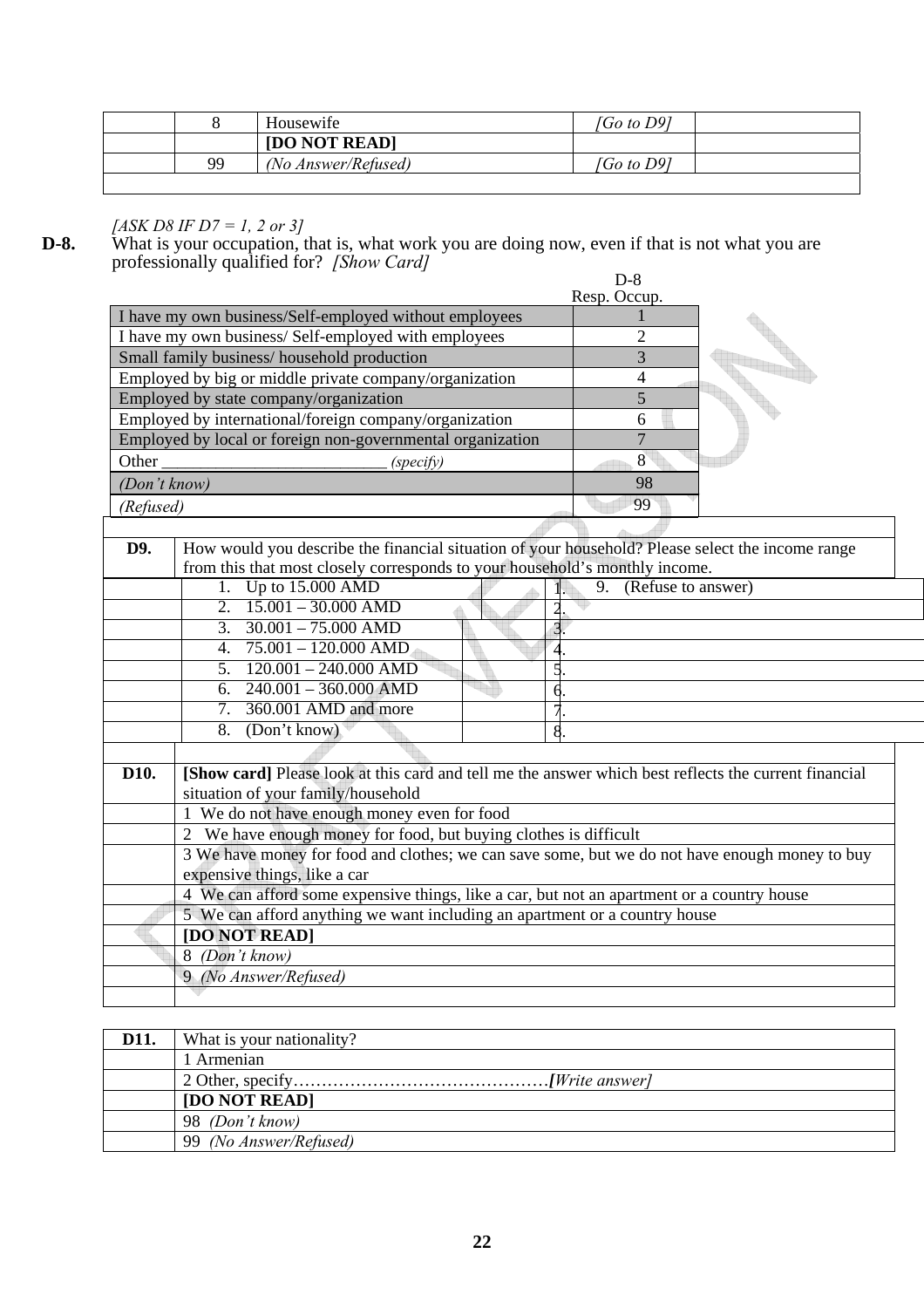# **D12. Now I am going to read out a list of skills. Please tell me, which of these levels best describes your ability in the following:**

| INTERVIEWER: READ CATEGOROES FROM TABLE |                                              |                                    |                              |                       |  |                     |        |
|-----------------------------------------|----------------------------------------------|------------------------------------|------------------------------|-----------------------|--|---------------------|--------|
| TABLE --                                |                                              | 9g<br>ပ<br>basi<br>glv<br>kmo<br>Z | $e$ gin<br>$\mathbf{\Omega}$ | ಸ<br>medi<br>$\omega$ |  | $\tilde{\nu}$<br>kn | Refuse |
|                                         | Russian                                      |                                    |                              |                       |  | 98                  | 99     |
| 2.                                      | English                                      |                                    |                              |                       |  | 98                  | 99     |
| 4.                                      | Other foreign language ability [Volunteered] |                                    |                              |                       |  | 98                  | 99     |

3. Internet / E-mail 1 2 3 4 98 99

#### [**INTERVIEWER:** READ CATEGOROES FROM TABLE]

Read Closing Statement<br>to the Respondent:

to the Respondent: "Thank you for participating in our survey. Do you have any questions? In the next few days my supervisor may contact you to evaluate the quality of my work and answer any other questions you may have about the interview. To help him do that, could I have your telephone number? This information will discarded once checks have been done, to preserve your anonymity."  $\leftarrow$ 

*(Refuse to answer)* 

Respondent Information:

| Name:<br>Address: |  |
|-------------------|--|
| Tel No.           |  |
| Id No.            |  |

- **D-13. Interviewer:** Code number of people present at the interview including yourself and the respondent:
- **M-10. Record Time (using 24 hour clock) Interview Ended: \_\_ \_ : \_ \_ \_**
- **M-11. Record Length of Interview in Minutes:** *\_\_\_ (Record times greater than 99 minutes as 99)*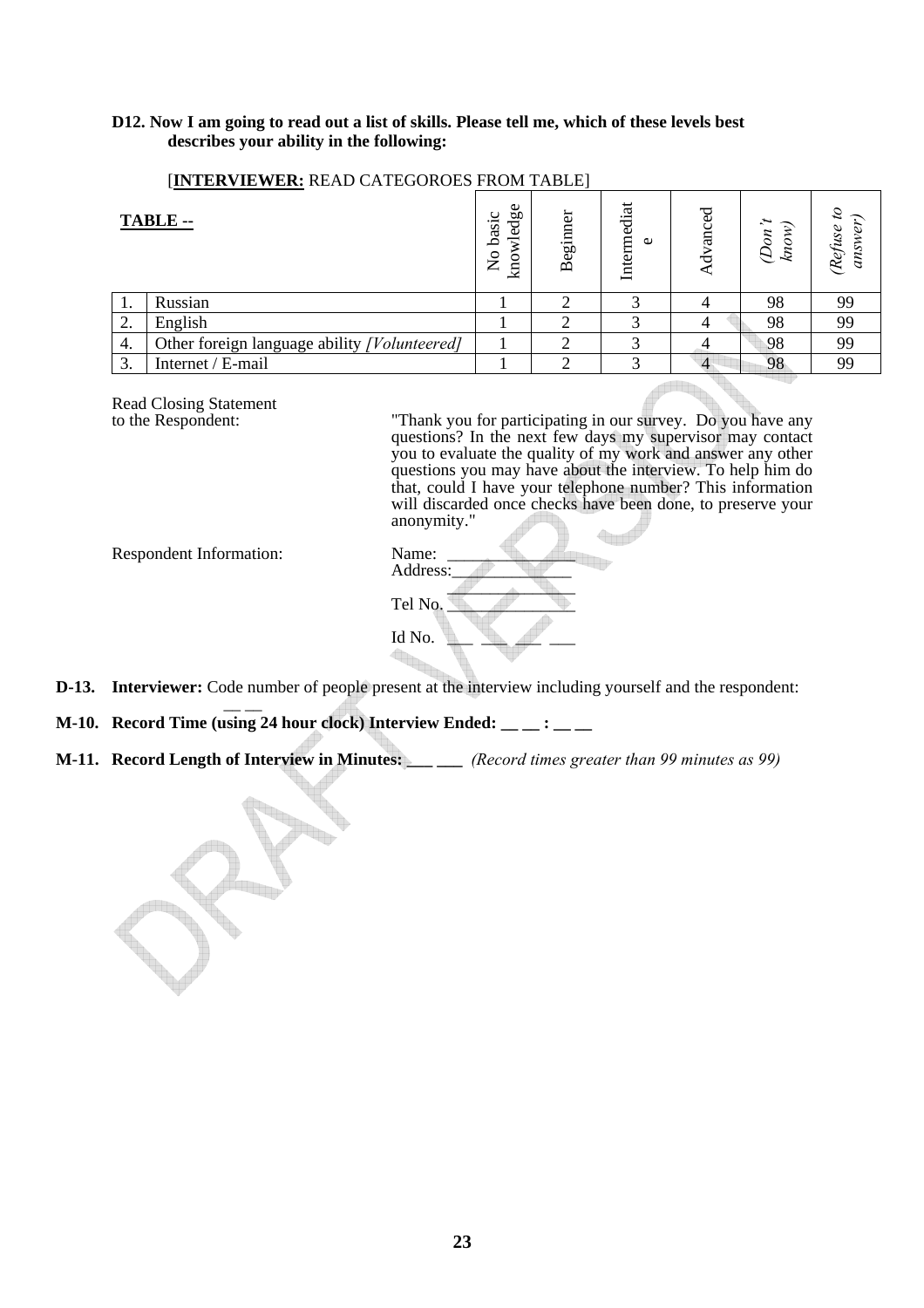#### **INTERVIEWER ASSESSMENT FORM**

#### **W1. Overall, would you say that the respondent's attitude toward the interview was:** [CIRCLE ALL THAT MATCH]

- *Interested, involved.* A
	- *Friendly.* B
		- *Impatient.* C
	- *Worried, nervous.* D
		- *Hostile.* E

# **W2. How often did the respondent ask for clarification on the questions?**

- *Never.* 1
- *Less than 20% of questions.* 2
- *Less than 40% of questions.* 3
- Less than half of questions. 4
	- *More than half questions.* 5

# **W3. How often did you feel the respondent was reluctant to answer the questions?**

- *Never.* 1
- *Less than 20% of questions.* 2
- *Less than 40% of questions.* 3
- *Less than half of questions.* 4
- *More than half questions.* 5

#### **W4. Did the respondent appear to you:**

- *Sincere*, 1
- *Partly sincere,* 2
- *or Not sincere?* 3

# **W5. How informed was the respondent on the questions asked?** [CIRCLE ONE OPTION]

**-----------------------------------------------------------------------------------------------------------------** 

- *Informed on all questions* 1
- *Informed on more than 80% of questions* 2
- *Informed on more than 60% of questions* 3
- *Informed on more than half of questions* 4
	- *Informed on less than half of questions* 5

#### **To be Completed by the Supervisor:**

**D-15.** Interview Subject to Back-check/Control